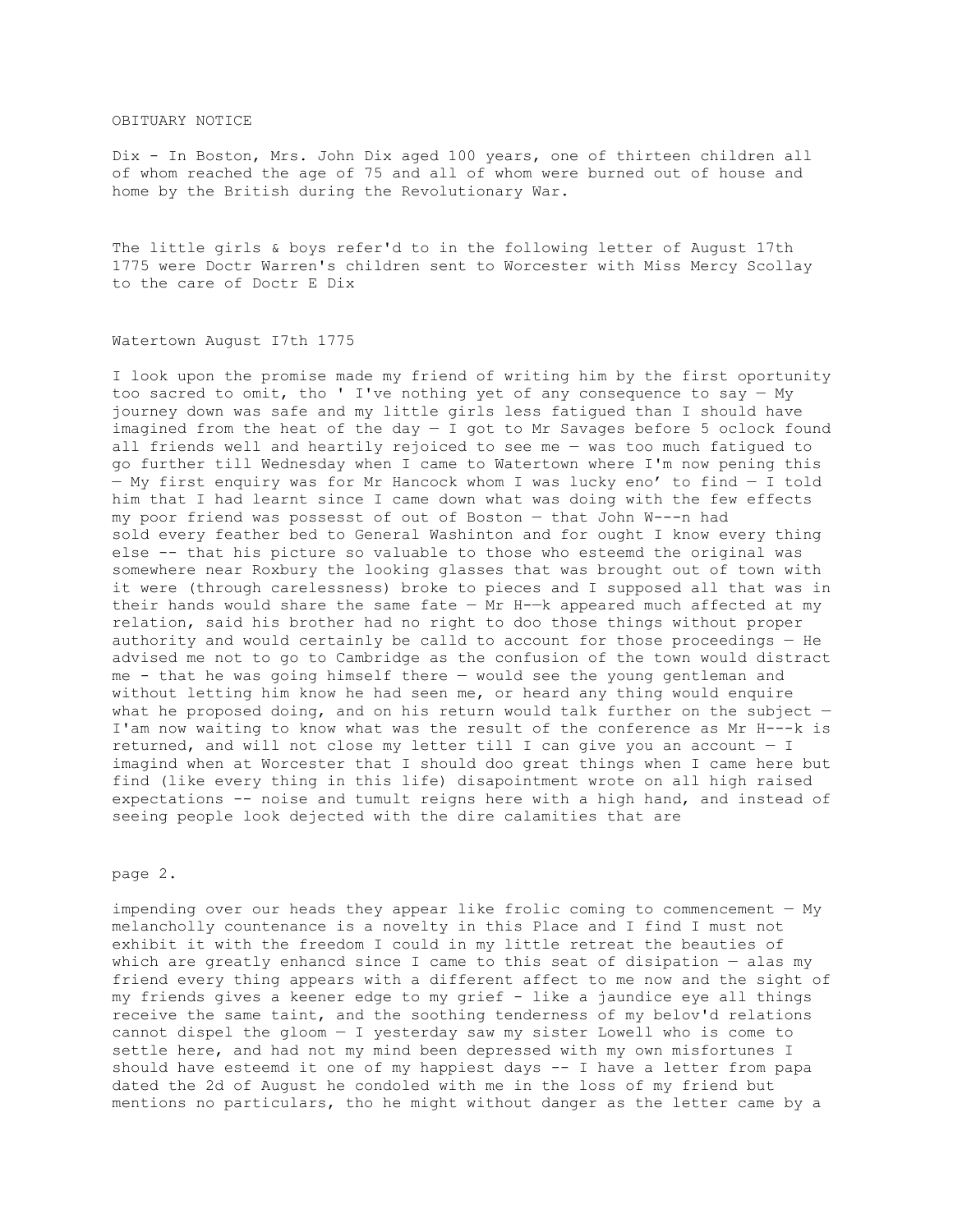friend and seald -- I can yet learn no accounts that I think authentic, tho1 the general voice is against me — pray Heaven I may some time or other be able to acquiesce in the receivd opinion or else be confirmd in ray own hopes and ardent wishes -- Papa writes me that he has obtained leave to see after the poor prisoners, and my dear Mama performs the office of an asistant with him visits them every day, sees they are clean and well nursed, they think it their Duty to continue in town while they can be servicable, but mean to quit it when they can doo no further good — I've not been to Roxbury and believe I shall not attempt it, as I hear the shot from Boston the day before yesterday, reachd beyond the Meeting house some way - if that is the case, I think my dear little girls too valuable to risque for the sake of seeing those who care so little for them.

I've seen the two Mr Adamses Mr Hancock and Dr Cooper but find nothing can be done respecting the children till a Judge is appointed and I cannot hold them one moment after the relations claim their right  $-$  I have likewise seen their uncle John found him a good deal touchd with

page 3,

my letter he says his mother after she came from Worcester declar'd her mind more fully about haveing the children brought down that he had wrote me on the subject and in answer to my letter - that next week was pitch'd on for removeing them from Worcester - but hope they will not be mov'd so soon — You will see Mr Hancock 'tis probable by the time this reaches you and he can tell you that I've not been idle in regard to my little charges — I promised Mr. Hancock to meet him at Worcester next Tuesday therefor shall set off Monday morn1 Early for my little hideing place thankfull to quit those scenes of noise and confusion which for some days I have been emergd in  $-$  I hope this will meet you and your amiable wife in the enjoyment of every blessing that can be bestowed on the deserving -- 'Twill always be an animating consideration to me however unhappy my future days may be that you and yours are rewarding according to the favours you've bestow'd on others — God All Mighty bless you and soon take from this World of trouble your unfortunate Friend

## M Sco11ay

I hope my two little Boys with Sarah are well, remember me kindly to them, all my friends and relations beg to be kindly rememberd to you and your wife, and thank you for your benevo kindness to me -- once more Adieu.

(To Dr Dix)

page 4. (second letter)

To Mrs. Dix.

Will my Dear Mrs.Dix forgive her friend for leaving the house and not again visit the Chamber that had so often witnessd the joys and sorrows of her checqerd state - but I feard to pain your gentle nature by taking a formal leave and tho't it best to come off silently (tho' it had the appearance of stealing) that I might not increase the uneasiness I had procured you --- Methinks I hear you say I give you joy Miss Scollay that you are again in the habitation of your parents - thank you my friend for your good wishes but Boston does not yet appear like my home - I go from place to place in the house as if I was searching for something with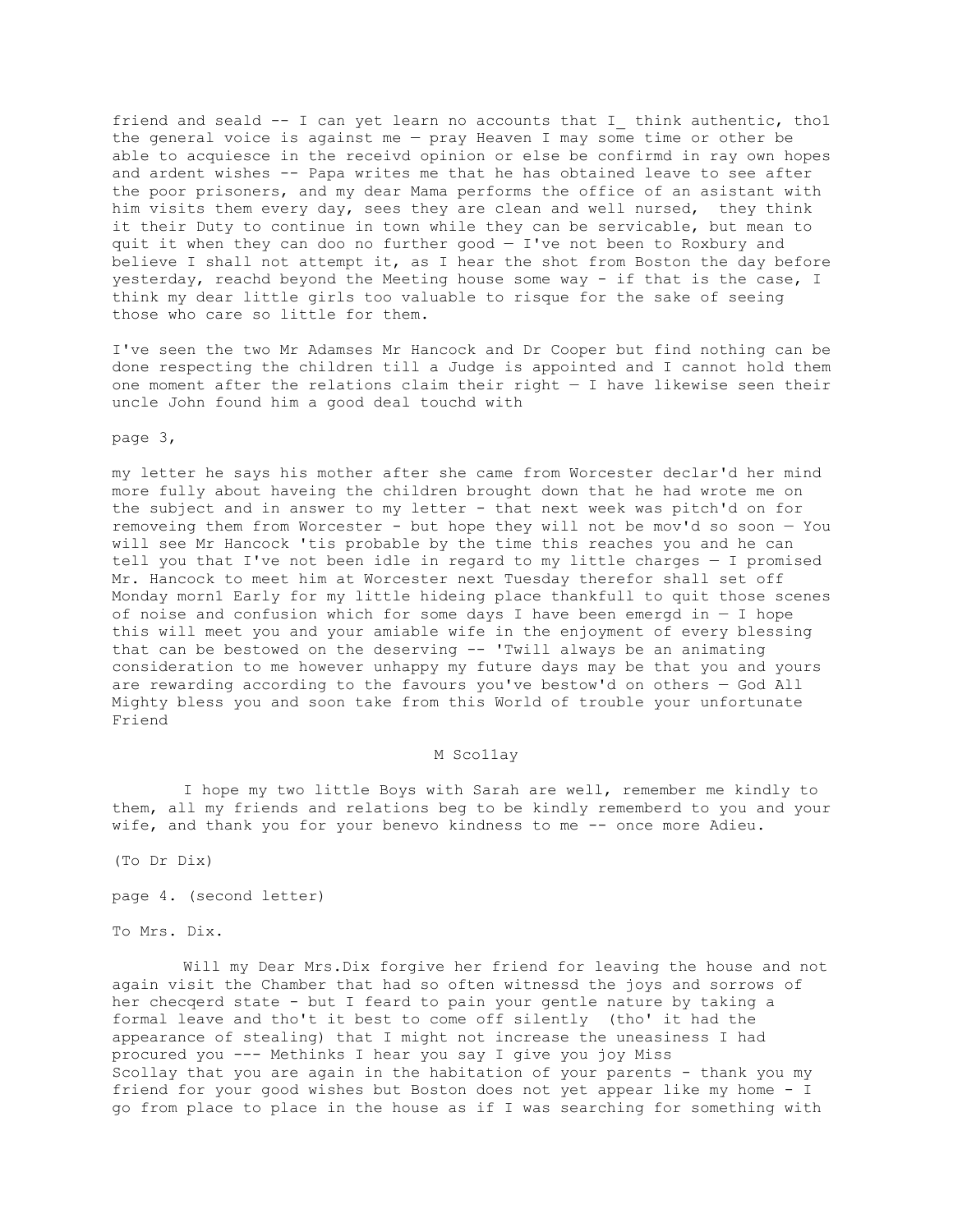great eagerness, and then return with a dejected heart and disapointment seated on my brow -- I look upon the wreck of my poor friends furniture that papa took into his care, with weeping eyes but check that hasty torrent, as quick as I can least I should be observed, and return to company with a smile on my face, but my heart bleeding  $-$  I see every moment faces that I know, but the one I would give the world to behold is not vizable among the grope, and I turn from them disatisfyd I have seen none that beheld the breathless clay and tho' wonderd at still doubt — Pity my weakness my Friend but dont expose my folly none but you shall know my present thots and when I am confirrad in my hopes or fears you shall know — I have purchasd you some Ice-cap but am apprehensive it will not exactly sute, it is a little spotted but the woman where I bought it says they will wear out - it is very cheap considering the times — I cant get Cousin Greens jagging irons and Polly says they laugh at her when she asks for them, but I will not give over my persuit for them, or handle and latch which I will procure for you if they are to be purchased - I have bought some black gause for you and Mrs Duncan but fear the aprons will not be long eno' for you, without peiceing the slope on the hips — I cant get any bowls yet but will be on the look

#### page 5.

out for some -- The gause was 40/ a yd and I got a yd and half -- The bonnet paper was 50/ which I paid for out of the money Mrs Duncan gave me -- Mama desires her kind love to you says she longs to see you and hopes you and yours will be blessed to the latest generation, Papa joins in that hope, and says you will be rewarded -- I think Mama looks a great deal more broke than I expected and I fear will not long enjoy the blessing she has This many month's been praying for - but our loss will be her gain and I shall not dare to murmer if she is immediatly summond — Mrs Melvill and all my connexions begs to be rememberd in the kindest manner to you Mrs Duncan etc etc  $-$  I will write you again soon and be more circumstantial, kiss your dear little ones for me and be-leive me ever my dearest Mrs Dix yours

I have not room to be particular Most affectionatly but give my love to everybody

M Scollay

page 6

To Doctr Elijah Dix

My Good Friend

Boston April 26th 1776

I have this moment heard that Mr Williams sets of for Worcester on Monday, and tho1 I have nothing of consequence to communicate I cant help begining a whole sheat of paper in hopes my firtile brain will supply me with stock sufficient to fill it  $-$  My pen seems at present my only amusement, and I feel a satisfaction that, tho1 many miles distant from you and My Dear Mrs Dix, I can often converse with you in this manner; impart to you the hidden griefs of my heart, and receive from you the soothing consolation that undesembled Friendship affords and that has so often been administerd, by you both, to me in my distress — happy should I think myself were I and my dear little creatures again in my peacefull cottage - under your benevolent care - but those days must now appear as tho' they had never been, and I wear a face foreign to the feelings so my heart —- Alas! my Friend I am no Hypocrite, and the starting tear every moment betrays ray sensibility especially when any conversation is introduc'd relative to my past sufferings - I try to avoid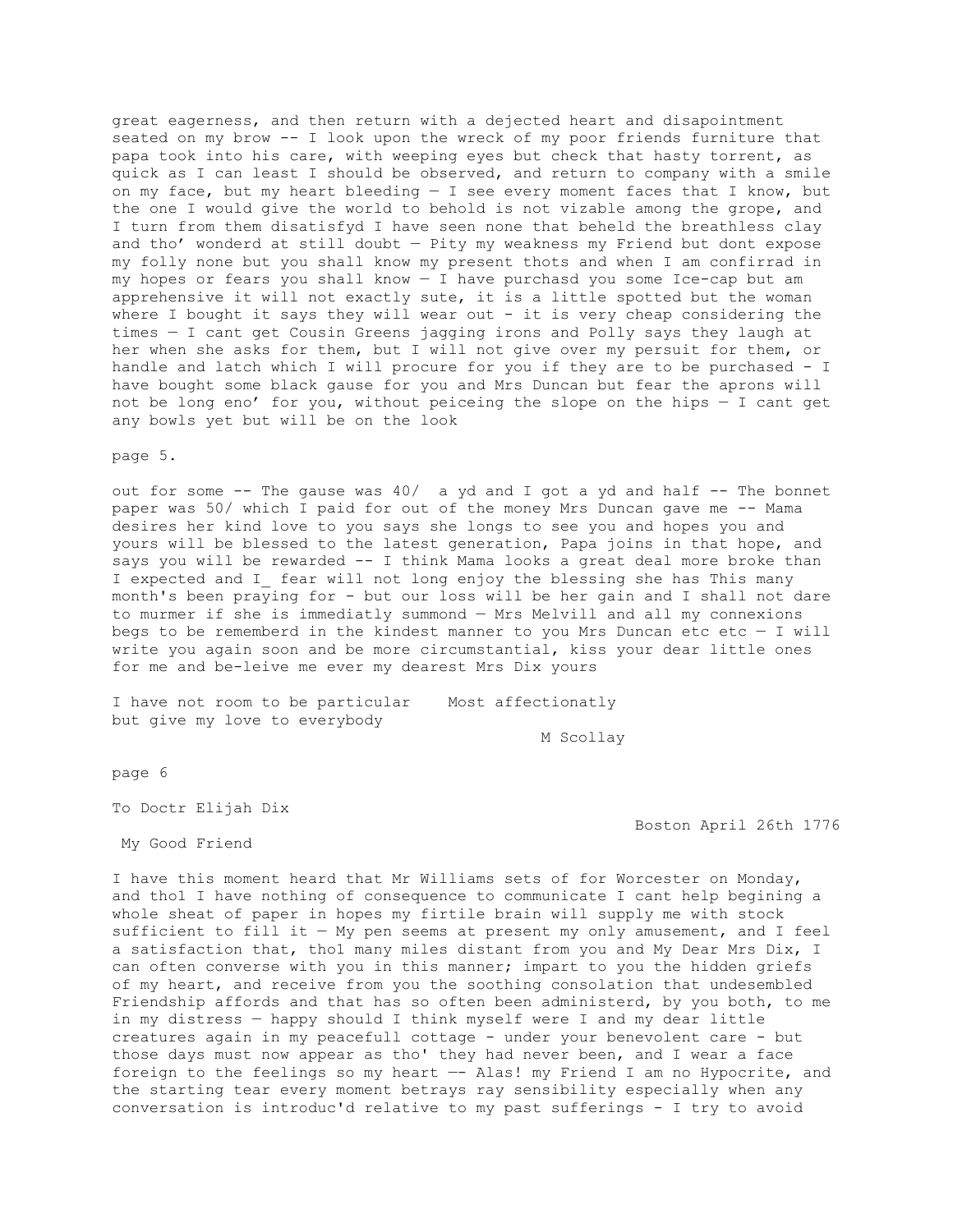company but if absent any length of time I'm summond to attend and the anxious looks of my Parents reproaches me for giving them one moments disquiet — the sympathetic tenderness that exhibits itself in the looks and behaviour of all my Friends and acquaintance gives me exquisit pain, because I cant give them the pleasure they have a right to expect by a different conduct; - however I will endeavour to rouse up all the stoicism that I can, and strive for that fortitude I once flattered myself I possessd —- If I saw any Prospect of sutable provision being made for my dear little charge it would animate me I think but in short the Father can no longer be servicable, and all his former exertions in the cause of his country seems obliterated from the minds

### page 7.

of those who I tho't would be foremost, to pay a grateful tribute to his memory, which they could not, more effectually than to promote any scheme for the benefit of his belovd offspring — There was a plan laid and all the writing relative to it executed for an inoculating Hospital to be erected, wherein our friend, Doctor Bulfinch and some other Physician was to be concerned; it was to have been submitted, to the inspection of the General court and would have been a publick benefit; -since I came to Town Dr Bulfinch waited on me and after congratulating me on my return, told me he had thrown a petition into the court, respecting the above scheme; that he wanted to push the matter now as he designed to benefit the children by letting them draw their Fathers part; and tho' his trouble would (by the loss of an assistant) be encreased, yet he did not regard that, if he could serve the little ones; - therefore beg'd my influence (as he tho't it would have some weight) with those who had been benefited by the councils and assistance of our Friend; - I promised in the most emphatical manner, that I would exert all the influence I was mistress of in their behalf; highly pleased that there was a prospect of a genteel provision for them - but how was my sanguine hopes disapointed by a repulse; - the motion was rejected because it might alarm the country People by keeping a house of Infection, where they might Poke their noses, and catch the small Pox - thus, for fear of giving uneasiness to a few Ignorant people the dear little ones are deprived of what would be of such service to them, as well as beneficial to the Publick  $-$  Is it not fine encouragement for future Patriots and Hero's, to sacrifice fortunes and life for the good of their Country, when their helpless Children are thus rewarded  $-? - Oh!$  my Friend what dependence is there upon the empty professions of Friends, without substantial proofs of their regard and a chearfull readiness to doo every thing to promote their wellfare - however I have this

#### page 8.

consolation left me, which is a great one; I can Present them to that Gracious Being, who ever hears the supplicating cries of innocence in distress, and has promised to be "the father of the Fatherless, in his holy habitation" - He can releive them when all outward means seems to fail and raise them Friends by the most unforseen events - to his unerring Wisdom I commit their helpless state and by the Divine direction how I may be usefull to them — I have wrote to the old Lady acquainting her with my arrival in Town, and offering my service to doo any thing for the children - I impatiently long to see the dear little ones and have papa's and mama's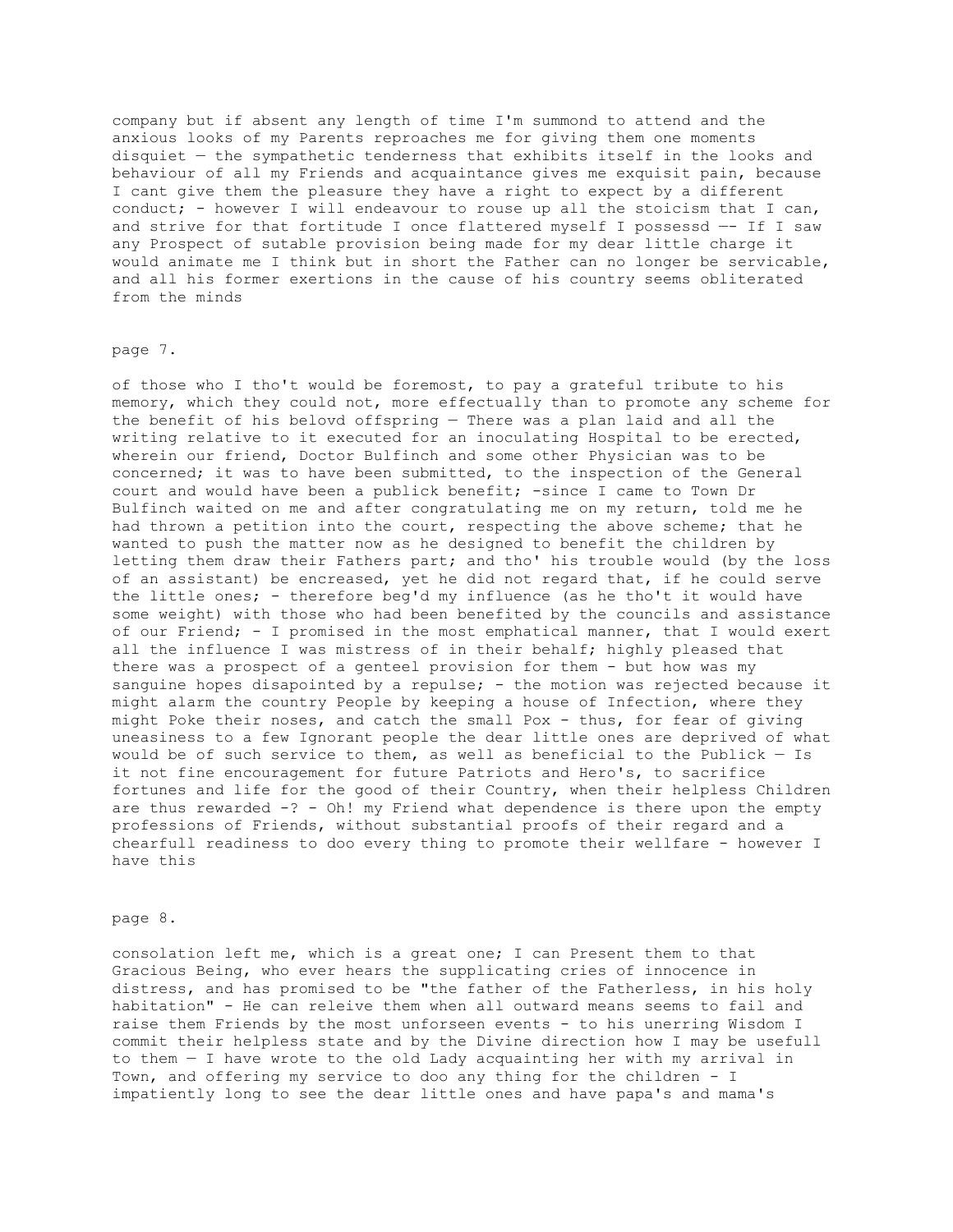promose that I shall; but they think I ought to wait till the young Philosopher has been to see me which he has not yet done  $-$  I long to hear how you all doo, and often Imagin myself by your fireside surrounded by the happy little circle that used to meet there -I hope your kind Partner and her little ones are well;- tell her I dare not say how much I would give to see her, least she should think I was romancing; however assure her there is nothing That I would not give for that pleasure,- I have not been able to procure many things which I intended, and which I knew your wife wanted, but in short everything is dearer here than with you - Should have sent a quire of paper, that you or Mr Duncan left here but Mr Williams could not bring it - There is no news stiring at present; the Tories, many of them still reign tryumphant without any molestation and I seem to think will remain so — Remember me in the kindest to your Father and Brother Duncans Family to Miss Cheever's Aunt Green, and every body that I know — lay the best of Heaven's blessings be showerd on you and yours Pray's your Affectionat

This Family join me in affectionat love Friend to you and Mrs Dix - Mama says she longs to see her M Scollay

Uncle Greenleaf bids me tell you that you shall have a barrel of the

PAGE 9

oyl you mentioned for pr gall - and Papa says he can let you havesome rum if you want it - - Tell Mrs Duncan there is not a peice of Linnin to be got in the Town of Boston, else I should have Procured it at any price — I should be glad of ray little Portmanteau Trunk, and the one that I left in your lodging chamber, as soon as you can convein-ently send them -- Excuse the trouble I give you my Friend - but will endeavor to repay you by all the good offices in my power — I shall expect to hear from you when Mr Williams returns, and hope this will meet you in the enjoyment of that Happiness which is not the lot of your Friend

#### M Scollay

I have an incessant pain in my stomach that wasts my flesh, and sinks my almost exhausted spirits mama mourns over me and says if I dont get better I shall kill her, for she cant part with me yet -- so I beleive you must tell me what to take that will ease my stomach and mamas mind  $-$  I have taken neither of your pricriptions, except the turlington — Dont you scold at me nor dont show this paragraph to your wife least it should make her uneasy once more

Adieu

page 10.

Boston May 10th 1776

Hearing from you my dear Mrs Dix is almost seeing you, therefore beg you will often give me that pleasure, as I suppose the fears of being molested by our insolent Invaders will hinder you from paying me a visit, at least for this some time; - but don't be alarm'd my friend, I hope that Gracious Being! who has so wonderfully deliverd us from our oppressers will still defend us from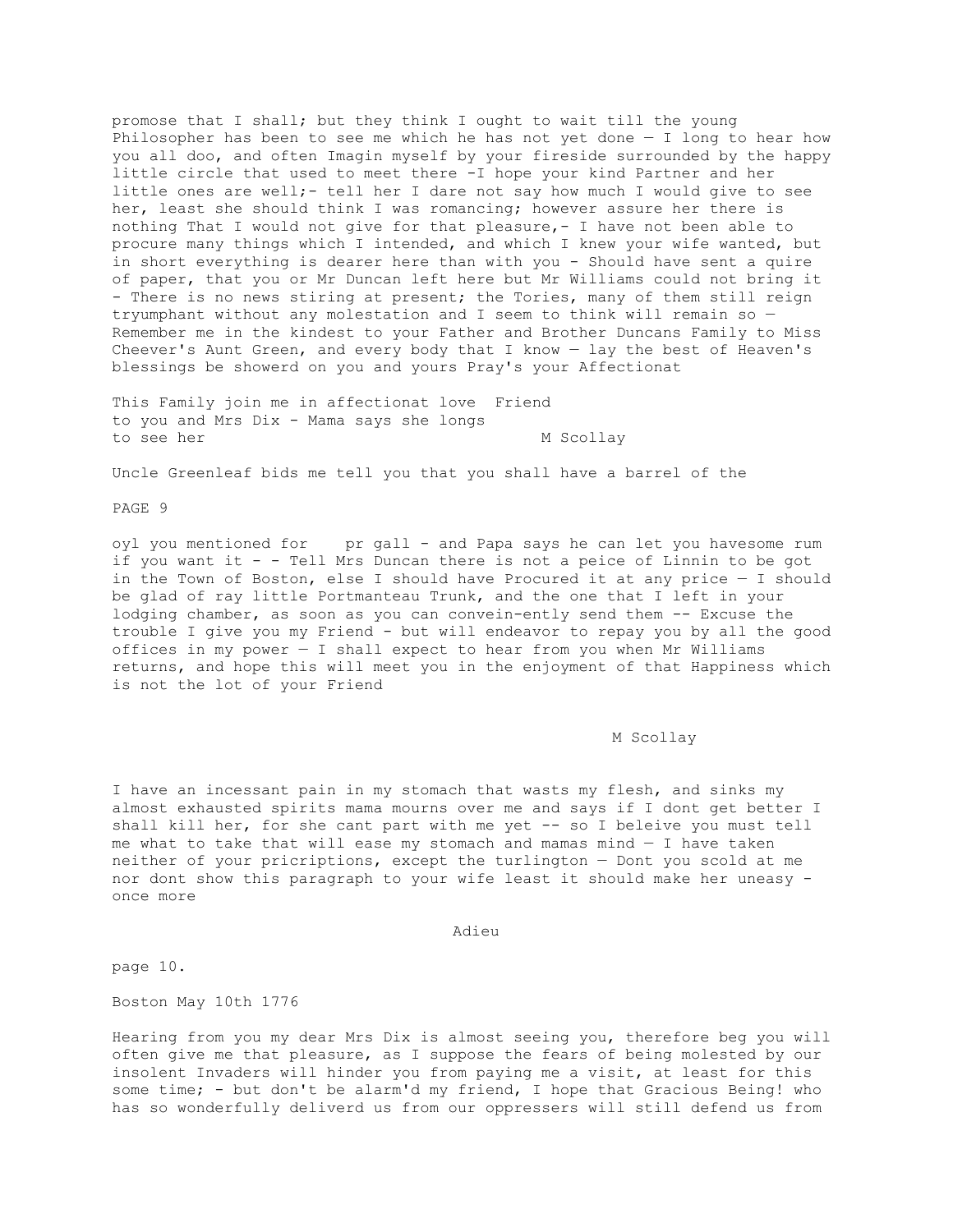further Hostilitys, and protect those whome He has rescued from the Lions den; not that I think we ought to be quite easy respecting our present State which (in general) is tho't to be far from secure — The best of the Troops are gone from us, and all the arms which belong'd to the Town and Province were destroy'd by the Ruffians before they fled, so that should they make a sudden onset it would greatly distress the unarmed inhabitants, and perhaps I should make as good a figure with my crutch as the best of them! people in general are displeased with the general Court and think them Tardy when so much depends on their speedy exertions; however I dont pretend to find fault with that august Body, or to "speak evel of dignities"; - if they think 'tis of more consequence, to set their hens and make fly cage's than to employ men for the purpose of blocking up our Harbour why be it so; they doo, or ought to know what is for our best good, and 'tis to be hoped they will persue it.- - We had accounts yeterday from Halifax that it was very sickly there; that General How had on his landing orderd all the inhabitants to quit their houses, and go into the Country and get shelter where they could, as he wanted barracks for his soldiers; so the poor creatures were obliged to fly; while those desturbers of every ones peace took possession of their dwellings, and 'tis supposed are making the same ravages they did here; this account is brought by two seamen who say they stole away; they further inform us that no fleet

#### page 11.

had arrived when they came away which was 14 days ago, that they were in great want of provisions and were obliged to come to short allowances; they say like wise that the poor Tories are many of them gone to the west Indies, and those who remain are in the greatest distress — Such is the news of this day perhaps tomorrow it will be contradicted, and information given that the Fleet are in the Bay  $-$  thus are we kept in suspense while hopes and fears alternatly take the lead — Oh! My friend how doo I long for that peacefull Asylum where, this day twelvemonth I was happy with my little folks, enjoying pleasures new to my eyes therefore delightfull; happy scenes; no more to return and glad my eyes with former prospects -- the curtain is drop'd, and inpenetrable darkness succeeds the sunshine prospect.  $- I$  had a visit yesterday from John W---n and I receiv'd, and treated him with all that tenderness which I shall ever feel for the Brother of my Friend - I tho't he seemd reservd and expected he would say something on former subjects, which he at last did by telling me he understood I had said I tho't myself very ungenerously treated by him, and the rest of the Family that I had a prior claim to the children and some of my family had reported there was a connexion between this Brother and me which he was ignorant of, and was much surpriz'd that his brother should never mention such a design to him -- I was a little nettled at his manner of speaking and told him twas an affair of too much delicacy for me to converse upon but had his Brother continued here, he might have been better inform'd perhaps by this time - as to my being ungenerously treated I should always think so and was greatly hurt by an insinuation of his Brothers to your husband, that my anxiety respecting the children might be owing to my haveing no place to be at myself - he said the Dr must have misunderstood his brother I told him I could not exactly tell the words he made use of, but did not think either your husband or I could be mistaken as to his meaning –

#### page 12

that I had not need say much respecting the distress I sufferd, for all who were eye or ear witneses to the scene bore testimony of it -he made very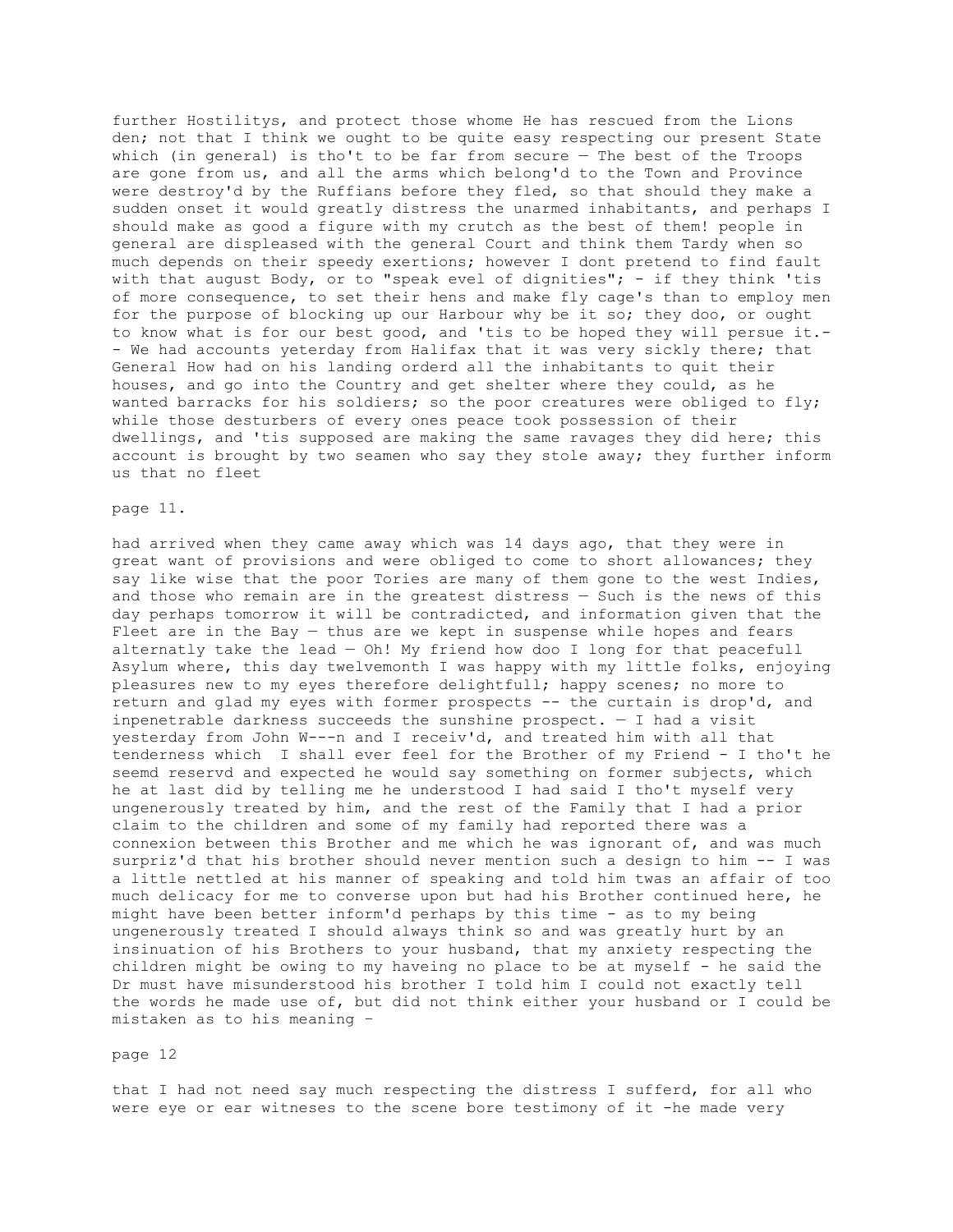light of it I tho't, said it would always be the way with children when there was the least attachment intimating that it was soon over, and forgot by them. — I sufferd a good deal while converse-ing with him, and after he was gone on recolecting some things he said -but we parted good friends, I promised to see the children frequently, and begd I might be imployd in any thing, wherein I might be servicable to the dear little creatures -- Thus ended a conversation in which I sufferd many pangs, -- How unlike those I had often had with one nearly connected; but I'll not dwell on the unpleasing subject any longer. --I long to see you and your dear little ones; and mama has almost consented to accompany me on a visit to Worcester in the course of this summer - tell your husband I thank him for his kind letter and kinder invitation but wont accept it unless he will write me a longer letter next time for I dont like such laconic epistles — I was glad to see honest Joshia today and tho't of his milld cap, and stiff topt gloves that we used to laugh at last winter — I was much surprized when he told me Poor Betty Moneriess was dead, for I heard she was much better; I pity Mrs Royal greatly and fear she'll not long survive her loss, Betty was a good girl and faithfull to her charge -- I'm concernd for you, beg you will be very carefull of yourself on your first coming down stairs -- tell Nanny she must not leave you and come to Charlestown, for she'll have the vapours worse than with you — I was glad to see your uncle Phillips who paid me an early visit, but I could not prevail on him to breakfast with me, I was much fatigu'd with moving the day before and laid longer that morning than usual! -- Doo let me know by the first opportunity how everybody does for I find 'tis sickly with you and am anxious for my friends -- tell the Doctor I'm obliged to him for my trunk which I received safe, but dont at present want the others --

page 13.

shall expect to see him and you when I think you may sleep quietly, which I hope will be soon, for our Gentleman of the Town have taken the spade and been down on the Islands to work this week or fortnight past, and they say they will have strong forts soon - that will bid defiance to our invaders -- I am sorry Im at the bottom of this page, for I've five times as much to say to you as I had when I began -- however this must suffice for which I beleive you are not sorry -- Give My love to all your relations friends and connexions I want to see every one of them -- Adieu my dear Mrs Dix beleive me ever yours

M scollay

(To Mrs Dix)

page 14.

### Boston July 27th 1776

I feel a senceable gratification that I have an opportunity to write my Dear Mrs Dix and tho' I dont expect I shall be able to write you a long letter I will say as much as I can in the little space that is allow'd me -- In the first place let me congratulate you on Billys haveing escaped the small pox which I think a wonder, for some took it who were not half so much exposed; I was very uneasy about both him and you, and feel the tie of friendship strengthend by your exerting yourself so much to see me especially when the weather was so unfavourable -- Every part of your conduct my amiable Friend has exhibited striking proofs of a disinteristed tenderness that I hope will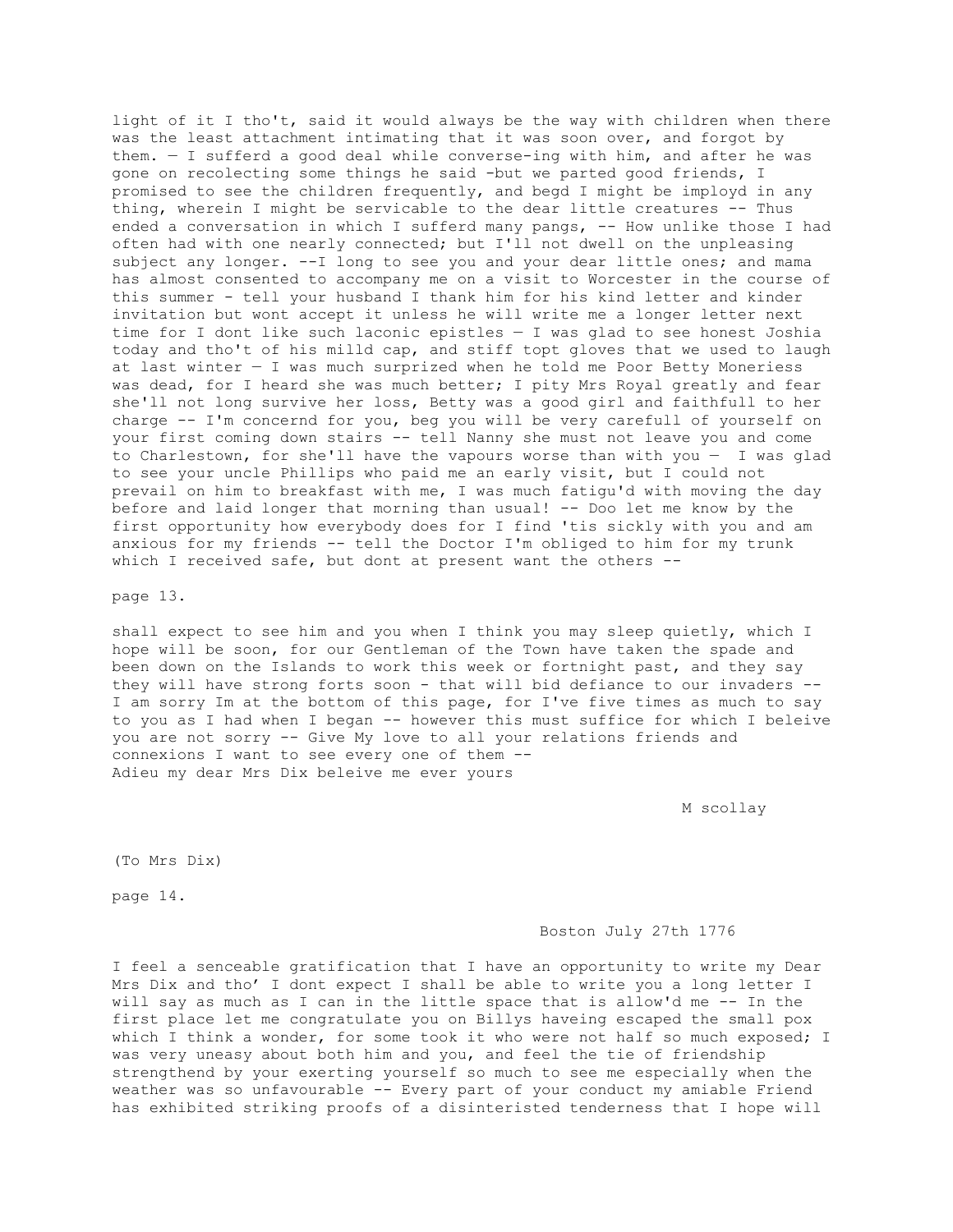not be lost upon me, and what I cant imitate I will admire -- You have heard I suppose before this that my Dear little children are again with me, and are under inovulation for the small pox, I wish you and Billy had been one week later that I might have had the pleasure of tending him with them and compleating the little groups; yes my Friend I am highly gratifyd with haveing the Dear little creatures once more under my care, tho' my anxiety is great you may suppose, as I am daily in expectation of their being sick they have been inoculated twice and I am yet fearfull it has not taken; however the delay is not displeasing to me as by that means I shall detain them longer with me and taste a pleasure I have not experienced since they left me, but was you not surprix'd when nurse told you that Betty was to have it with Mrs M----s little boy -- ! I knew you would be, and in order to increase your astonishment beleive me I was the cause of it. -- Me thinks I see you role your eyes up, and say, is it possible Miss Scollay could be so imprudent, she told me she was a hipocrite and she has now evidencd it by her conduct; after such duplicity of behaviour what am I to think of her - but stop my dear before you censure your Friend too highly, hear her vindication and the

#### page 15.

reasons she had for her conduct and then applaud or condemn her -- When the selectmen had taken of the prohibition concerning inoculation I became uneasy about my little folks, fearing their Grandmama would be unwilling they should be brought into Town; however I detirmend to doo all in ray Power to persuade her; I was detaind for some days and could not go over but as soon as I could I went, and at the south end met uncle Eben comming in for me and said his mother wanted to see me very much - when I arrived at the old Ladys she told me Mrs M---r had sent out that morning and desired to have Betsy come and have it with her little boy, but she did not chuse to give her consent till she had heard what my mind was concerning the matter  $--$  I did not hisitate to give my consent and now will tell you my reasons; in the first place I thot tho' she was no friend to me, in some of her whimcial moments she might befriend the dear little girl; in the next place it might stop the censures of the World respecting old storys, when the old Lady countenaced her, and lastly I tho't as they referd it to me I had better not say much least they should think I was prejudiced and I was not unaquainted with her art, the old Lady ask'd me if I was against going to see Betsy there intimating that she should be unwilling to have her go without I would visit her; I told her she might depend on it I would see Betsy let her be where she would, that I was not much accquainted with the Lady, and there was some places I had rather frequent than that house, but I would visit Betsy even there -- the dear little girl begd I would go with her when she came to Town to be inoculated and I promised her I would not doubting she would treat me with civility I accordingly went; and was treated with the most audacious insolenc; I need only say she put on all her haughty airs behaved ungenteely that uncle Eben who was present resented it for me, and told me he should not blame me if I never went to

# page 16

her house again -- Indeed I never have been, but have sent to enquire after Betsy and the messengers have been treated with as much politeness as your Friend, she has taken Sally Edwards who may (you know I was so concernd about) to live with her and has already learned her to be as impudent as herself and the little hussy treated mama (who con-desended to go there to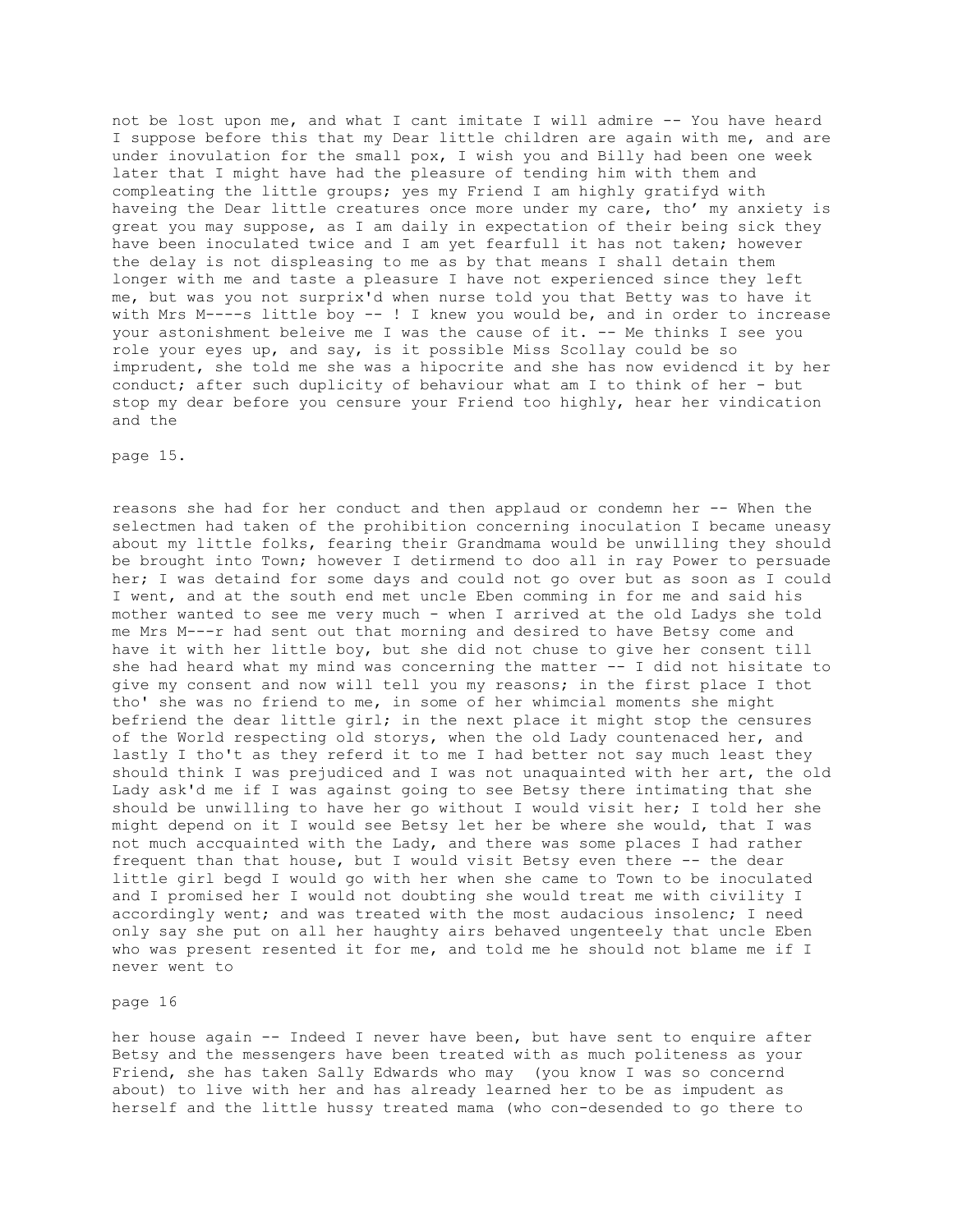invite Betsy here to spend the day) in the most saucy manner you can conceive - and when the chaise was sent in mamas name, Betsy was denied coming with this verbal answer that she was engaged while the dear little creature stood by and dare'nt say one word -- I hear Betsy is very well has been broke out some days, and has got but two pustles that can be calld small pox so while she is not very sick I can be easier at not seeing her, tho' I regret the occasion that separates us; however I'm not very sorry she has treated me in this manner because it will countenance my objecting hereafter, to her having any concern with them when I am denied access to them when I please -- Now my Dear tell me what you think of my conduct, was I to blame considering my reasons - ? tho I think the reasons were good yet if you disaprove them I shall be sorry -- I feel a consciousness that I wish no ill to that woman, and would serve her notwithstanding her treatment of me, and have the vanity to think I feel superior to her, in that respect -- Dont think you can read this scrawl for my little folks have not forgotten their attachment to me especially Polly who wont leave me one moment and her little chat while it pleases, half distracts me. Papa and Mama desire me to remember their best love to you and tell you tho they were prepared to love you before they saw you but they did not think they should feel the force of it so strong on so short a personal acquaintance, they long to see you again and I dont know but Papa would be tempted to walk 6 miles to see Billy who he often talks about - - I am sorry I had not all that silk for I would insisted upon it to the woman

page 17.

that she should change it, I never executed any commission in my life that I regreted so much because I was imposed upon; but hope it will learn me more caution in future - remember me to all Friends and believe me yours

M. Scollay

(To Mrs Dix)

page 18.

# Boston Nov:br 26th 1776

I sit down to write my belov'd Friend; not because I've an opportunity but that I want to converse with her, and at the distance of 48 miles have no other way of communicating the sentiments of a heart replete with love and gratitude for past favor's, and ardent wishes to return them --I feel the value of your disinterested Friendship, and every days experience tells me 'tis a jewel rarely to be met with, and that I'm highly favor'd, to be possessd of such a treasure - yes my friend the world sinks more than ever in my esteem and was it not for a few strings that chain me to this earth, I should with pleasure quit the busy scene, and fly to those mansions where peace and happiness dwells -you will tell me perhaps that I am wrong to wish for my departure when my life may be usefull to anyone individual.- I own it my friend, but alas; my mind often sinks beneath the presence of misfortunes and I think myself a useless being incapable of affording either help or comfort -- I arrivd safe in Town Thursday noon without being much fatigued with my journey; The horse (owing to your care) perform'd exceedingly well,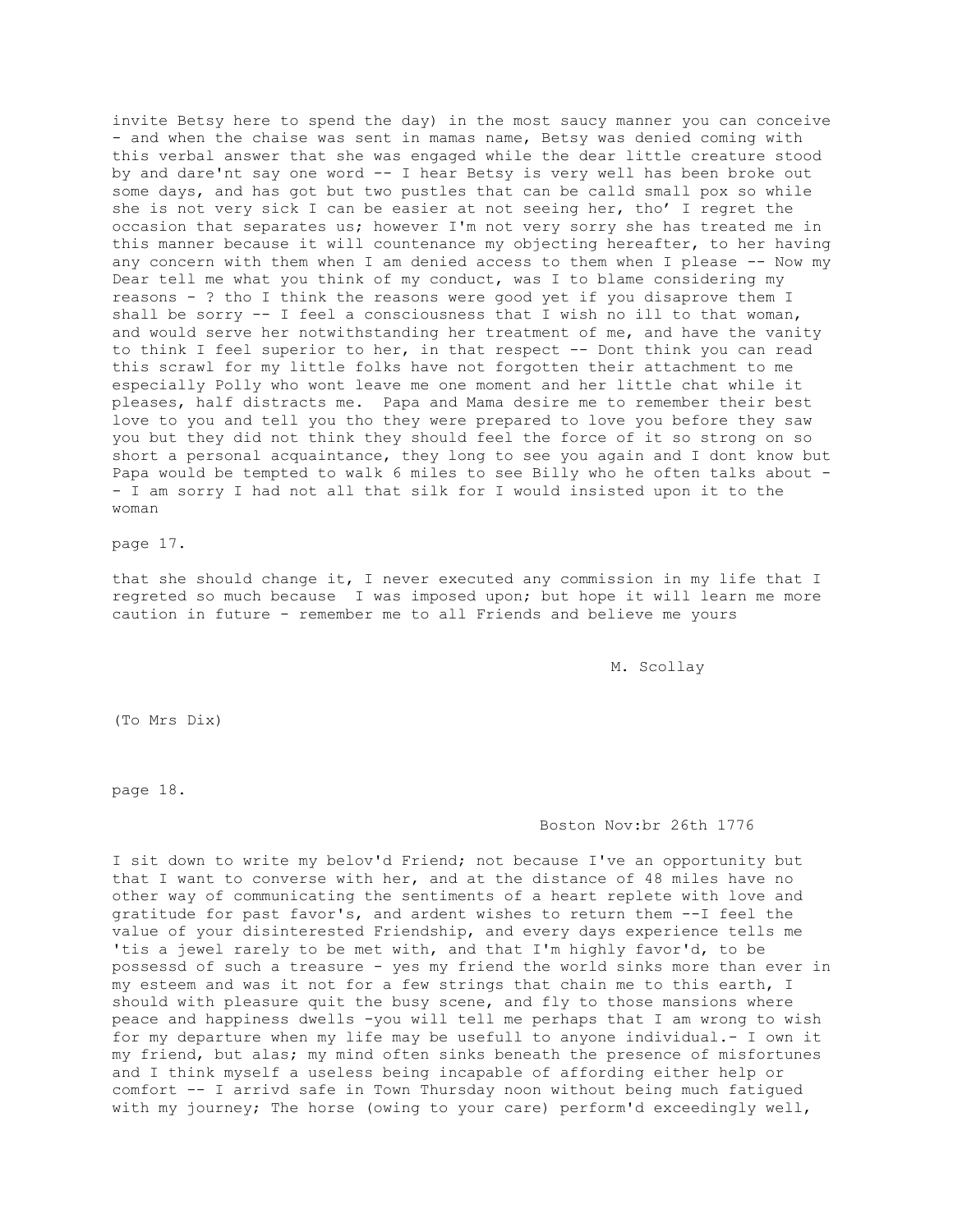and my companion exerted himself to render the time and way less tedious than I apprehended, I was much pleased with his company, and assure you he is senceable and clever; has by his attention and care of your friend, made amply amends for former remissniss -- I found my mama a great deal better than I expected, but my poor papa has for some time been in a miserable way, they were cautious of writing me word how poorly he was least it should alarm me too much; but I wish they had because 'twould not have affected me so much when I saw him - he has lost flesh amazingly sets for hours and dont speak one word, and a melancholy dejection seems at times to overpower him, he has no sleep but what is forc'd by laudanum and that is not always effectual, he makes no complaints and is loth any one should take notice of his dejected looks -- The Dr says

### page 19.

his nerves is much shatterd, but by braceing medicines being adminis-tered hopes he'll recover his former firmness and tranquility -- I own I fear it, as Publick Calamities has procurd and still contributes to his depression, and he daily finds what his daughter long ago experiencd (in relation to her departed Friend) that the world is ungratefull to true merit and like the Persians pay Homage only to the rising sun; you have often heard me say 'tho he was firm and austere in his looks, yet he possessd a sensebility of mind rarely to be met with; and that sensibility is now increased to a tenderness that is affecting - he views us at times as we set around him with such a fix'd and fond attention as peirces my heart with grief, and I retire least he should perceive it -I believe he keenly feels the neglect with which he has been treated when his life and interest was exerted for the common cause; and all the recompence he has, is a total forgetfulness that he ever serv'd them, and no apologies for former ill natur'd reflections; such is the Friendship of this World, but I hope his recompence is in a better  $- I$ mention these things My Dear friend in confidence to you as 'tis an ease to a heart overshadow'd with sorrow to have a try'd friend in whome you may repose your care; and not fear their being divulgd to those, who may either ridicule or blame --------- I want much to hear from you and regret your Folly (I must call it) which hinders a reciprocal exchange of sentiments between us -- I am interrupted, but will write again the first leisure moment I have; therefore for the present I bid you --

Adieu

### Boston December 9

I did not think it would be so long before I should conclude this letter My friend but a great variety of business has occupide my time

page 20.

and taken me of from an impliment which I love and which is in your power to render more pleasing -- I most feelingly rejoice with you in the return of your husband and hope (if 'tis for the best) his country will not again want his aid; but if it should, I hope youv'e learnd so much by former experience as not to give way to unnessary grief, and forestall trouble, which is the of present enjoyment — Alas My Friend we live in an age that calls for the exertion of Heroic and Christian fortitude to the utmost extent - surrounded with scenes of sorrow and distress, wherever we turn our eyes we are presented with pictures of melancholy and woe - and what to me is most alarming the generality of the world seems not to be sencable of the danger that threatens them- the same round of disepation begins, and ends each week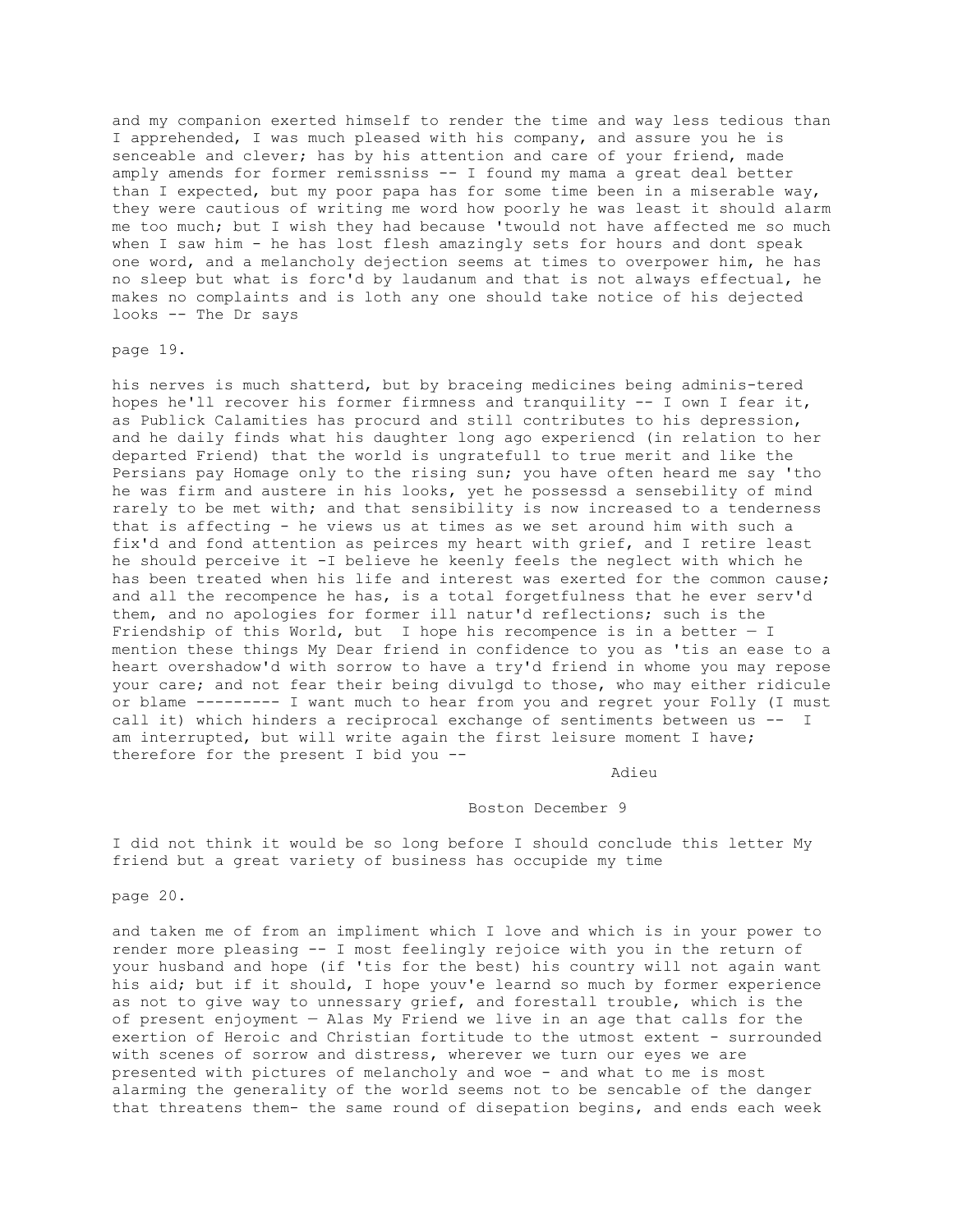and the distress of whole communities or individuals has not (to appearance) the least affect on them; How long the stupor will last God only knows; I wish they may be roused from their slumber before tis too late, and fly to that Being, who is at all times, but more especially now the only Door of hope -- I was calld yesterday to take leave of Mr Melvill who with his company is orderd to Providence, and am in momently expectation of Billy and Benneys being summond to attend likewise - such My dear is the exercises of your Friend, has she not need of a double stock of courage and fortitude to enable her to travel thro' life--?--- but I bless God that he has restorde My Dear papa to more calmness of mind, has for this fortnight past given him quiet sleep, and he seems to reasume his former steadyness of temper; Mama is at present in fine health and I think gains flesh - thus I've some ideas to animate me, that I need not be too much depressed - Ive rememberd your caution and so far profited by it; that instead of giving pain by my dejected looks, they attribute to my sprightly conversation! Papas return to more chearfullness are you not affraid I shall grow proud when such Honour is conferd on my poor abilities - , but as tis in consequence of your

### page 21.

advice the merit is partly yours -- I have been to see my little ones twice since I came home and found them well and as glad to see me as ever; the last time I was there the old lady bed'd me to come and spend two or three days with her for she had got a great deal to say to me, and I found out afterwards by Sarah that the old lady has been in a great deal of trouble, owing to that wicked woman and the Miss Minots who are her confederates, and they have made that little vixen of a girl, Sally Edwards the instrument of their Malice  $- - I$  had not time to learn the particulars but find there has been some storys told of poor Sarah, detrimental to the memory of my departed friend, forged and propogated by that artfull woman and her accomplices, Eben has been over to her about it, and there has been a great muster among them - thankfull am I that my neck is out of the collar, and were it not for my concern for the memory of my dear friend, and the anguish it gives his mother I shouldnot be very sorry to have uncle E---n pesterd a little, in order to convince them who are true friends ---- Betty is still permitted to remain there and under the tuition of madm and her chamber maid is taught to dispise her pious Grandmother, and to rail at poor Sarah, who has lived with her from her infancy, and was belov'd by both father and mother -- Oh! my dear were I not consious of haveing done my duty what pangs I should now feel, but when I recolect that I have done my part faithfully, and have nothing to charge myself with, I feel willing to wait the event, and hope the time will come when I shall see the dear little creatures without any interruptions -- This letter must be read only by you, and your other self in confidence, because there is many things between us which is of no consequence to anyone, that dont love me so well as I flatter myself you doo -- Give my kind love to him, thank him for his welcome letter and tell him that amidst all my concerns I am remindfull of his and your friendship, and I never petition

page 22.

the throne of Grace, without begging a blessing on my benefactors who administred to my necesities, and to the wants of my dear little children -- May you and yours experience the blessings of this life and be made happy in another is the sincere wish of your affct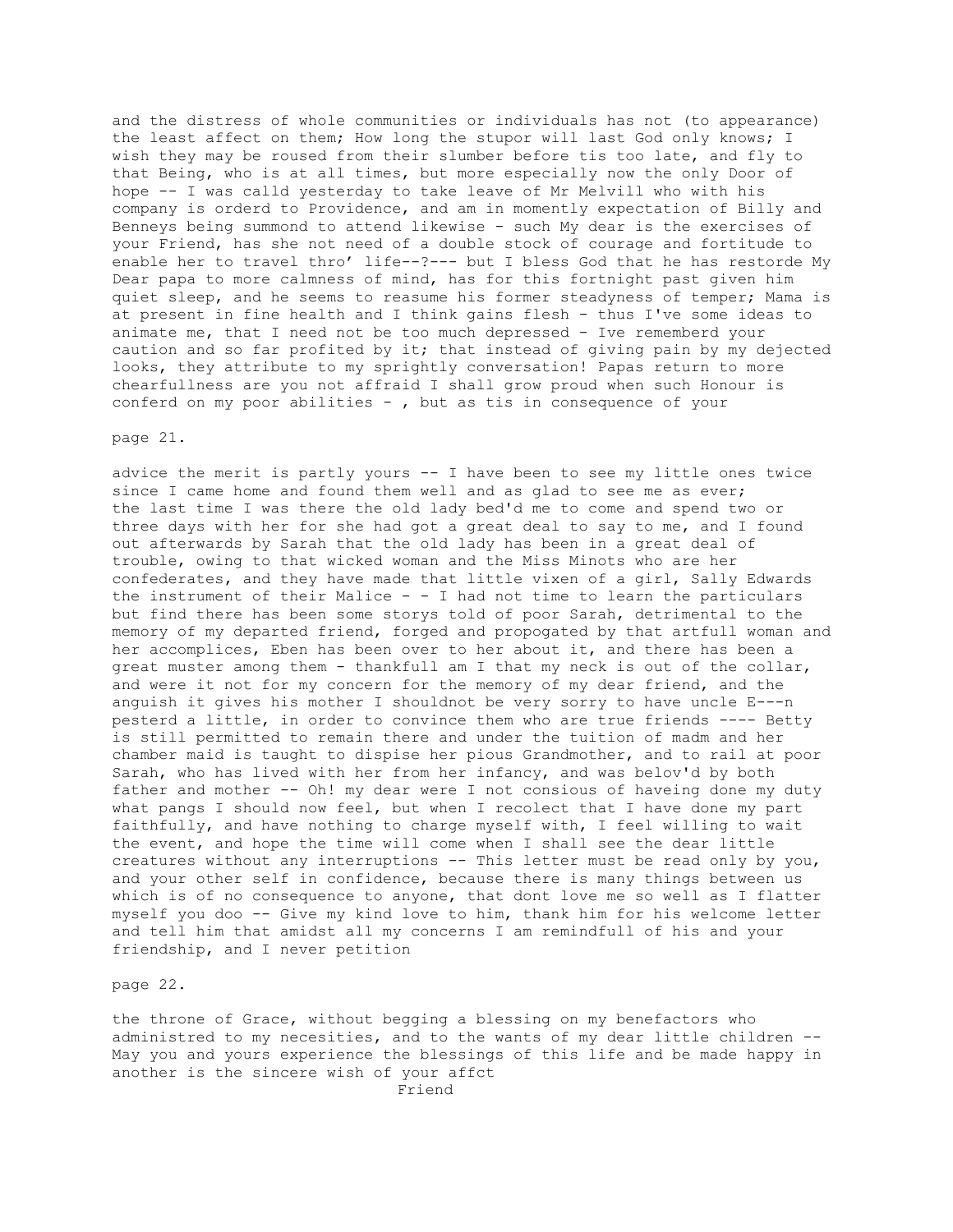M Scollay This is to be put under cover and I intend to write more if I have time, remember me kind to all your agreable connections (To Mrs Dix) page 23. Boston December 10\*h Tell your good Mama Ive seen the people about the cake pans but as she did not tell me how many she wanted I did not chuse to take them till I hear from her - they have about a dozen and half - she spoke a dozen certain; and if she will have the others added I suppose I can procure them  $-$  I cant purchase any orange collard silk for sister Duncan tho Polly and have both tryd for it - I was greatly diaappinted at not seeing your two Brothers when they calld it was the only times I had been out, from my coming home - as to your madcap of a sister Betsy tell her I would be angry with her if I tho't it worth while - but will endeavor to pay her in her own coin - tell Hannah to wear the handkerchief I left with her for I cant get a better in the room of it tell her likewise that Ive had the pleasure to set very close to her Cousin Miss C---s and find by sad experience that the air of Boston has not taken away her perfumes - tell your Brother Duncan Mama would esteem it a favor if he would let her have 4 or 6 pound of the same to which I had at two dollr pr pound you know he promised me 6 pound at that price if I wanted it - I suppose this will find you all assembled to keep Thanksgiving together \*• I shall be partly with you in prayers and wishes for your happiness while together and when seperated kiss your dear little ones for me, and be sure to let me know when Polly knows where her shoes is -remember me in the kindest manner to your husband and your father Mother Brother, Sister, and everyone you love — This family join me in affectionate regards to you and yours - Believe me ever with the sincerest atachment your M. Scollay You must not expect such along letter from me again this winter for my fingers are now stiff with the cold — Should be glad of my crutch with the spear on it if you have an opportunity to send it, - once more adieu. (To Mrs Dix) page 24. Boston May 21st 1777 Justly might you My Dear Mrs Dix charge your friend with ingratitude as well as neglect for her long silence, but She apeals to the goodness and benevelence of that heart, which has ever eshibited the truest marks of sympathy and forgiveness — not knowing of opportunities 'till the people were

just going out of Town was one reason why I have not wrote and another was I hoped e'er this to have seen you; as Mr Duncan gave me his promise that I should see you and his wife in a week or fortnight after his return to Worcester and I've been daily expecting you  $-$  I mention these things my Dear friend to exculpate myself in some measure from the charges you may be drawing up in your own mind against me for want of attention, but could you see my heart you would be convinced "that not the gay scenes of Boston" nor any other circumstance can obliterate from my mind one who has so large a claim to my tenderest Love —

why ray belovd friend will you not write me---?---you have given me a spicimen that you can handle a pen, in the anonymous letter brought by Josha which you need not have been ashamed to have signed as 'twas better writing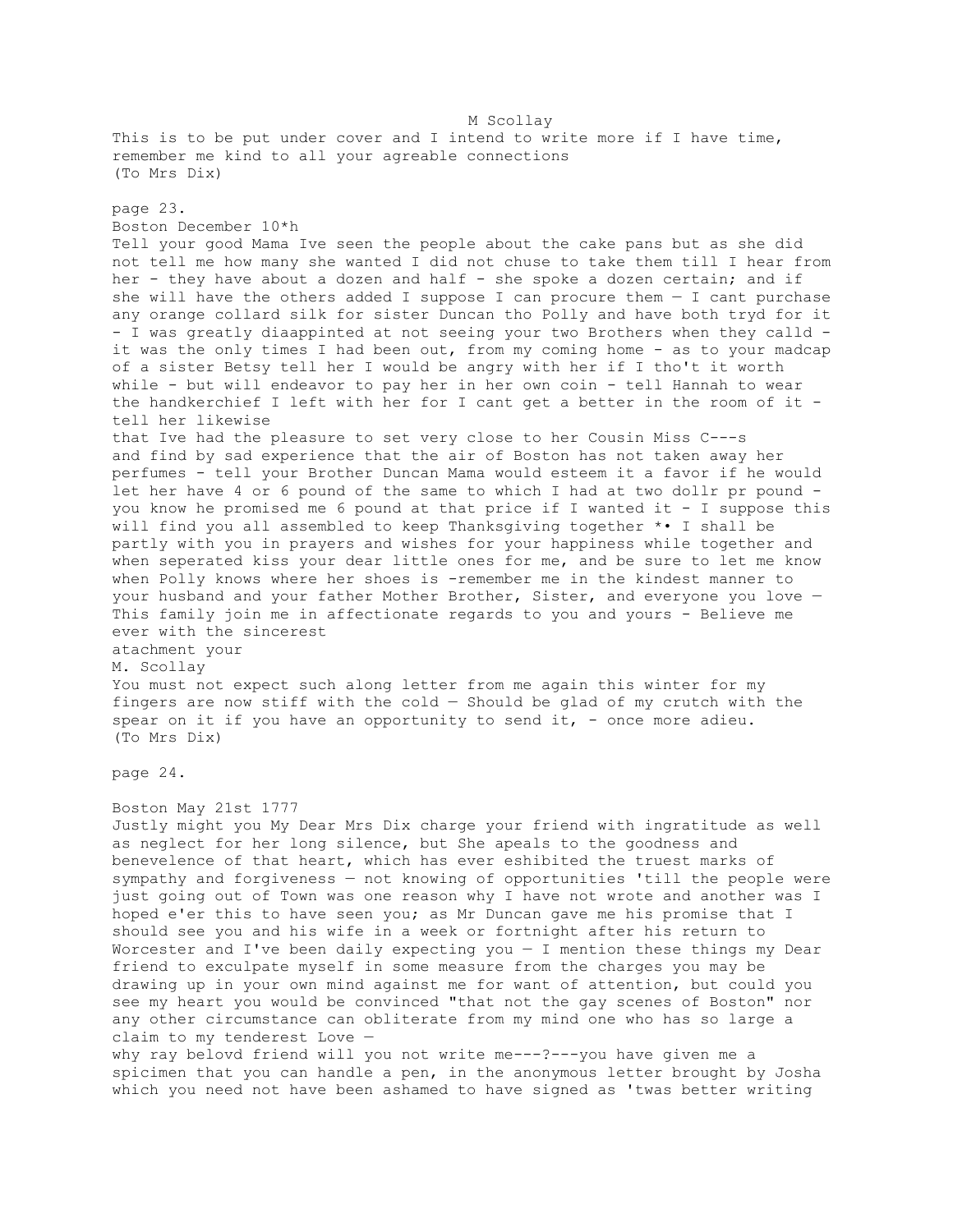than you have from me; therefore you have nothing but j^aziness to plead by way of excuse; and you may be sure I shall grow remiss in writing if you wont stimulate me by writing in your turn --- I long to see you and your dear little ones but fear I shall not see Y/orcester this season, ray mamas health seems to decline daily and Mrs Melville has been visited with her fits more frequently of late than I ever knew her to be, which makes me loth to leave home, and lother still to have her with me for fear of the consequences — I was born my friend to live a life of care and anxiety - tis best it should be thus else I should not feel it and when I can submissively bow to the divine Decree I feel an inward satisfaction that this world cannot rob me of —•- blessed frame of mind, how seldom doo I arrive at such a state -?-- yet 'tis my wish and you

## page 25.

can witness that I have strove to attain it — Happy for me misfortune's don't wholly sink my spirits, they will rise in some proportion to their depression 'tho1 sometimes tis long before the dejection ceases — My dear little charge for whome I've spent so many sighs and tears, still claim and receive their share, 'tho I'm obliged to be very secret in my payments least those who want an excuse for their ingratitude, to the departed Hero should laugh at me for my romantic attachment to his little ones -- Thank Heaven! I am permitted to see them often and feel a pleasure superiour to every other in this life for the indulgence -- I know it will give you pleasure to hear that the old Lady is my fast friend and treats me with a tenderness, not inferior to that she bestows on her own Children; I spent last week with her (which by the way was the reason I did not write by Mrs Salsbury) and have her promise that my little favorite Polly shall spend next winter with me if the times are less distracted than now - she is greatly distressd about Betty's continuing with that woman, and seems to have as great a dislike to her moral character as you or I have, but her sones are fearfull of offending a woman, who has art enough to make them beleive she is a most valuable friend — I have not yet talkd with John Warren on the subject, but as the old Lady is desirous I should I intend the first opportunity I have, to deliver my sentiments with the greatest freedom and doubt not being heard with candor, as his behaviour is much alterd from what it was owing I beleive to the kind offices of my good friend Mr Adams from whome I have lately had a veuy kind letter of thanks for my fidelity to his friend, and promises to assist me in everything in his power -- Mr Hancock will be in Town next week then I suppose we shall kno?/ where Sosey's place is fixd for his Education, and if he retains the same sentiments which he did at Worcester I shall beg him to help me with regard to the others; further I cant doo and when Ive discharged my confidence I shall rest

## page 26,

satisfied – Now dont you want to know what ray sentiments are about  $\uparrow$  the times—? I assure you they are so various that I dont think I could arrange them properly, but thus far I may be bold to say; without we become a more humble people, we shall not yet see an end of our troubles; vice of every kind is commited among us with greediness and a Melancholy deadness possesses the minds of our best Christians a want of benevolence and Charity and a desire to accumulate the trash of this world, seems the predomanate principle which actuates each individual  $-$  alas! my Friend for these things the land mourns, and without a reformation may we not expect still heavier judgments - -?-- However this is an animating consideration to me that "the Lord reigns",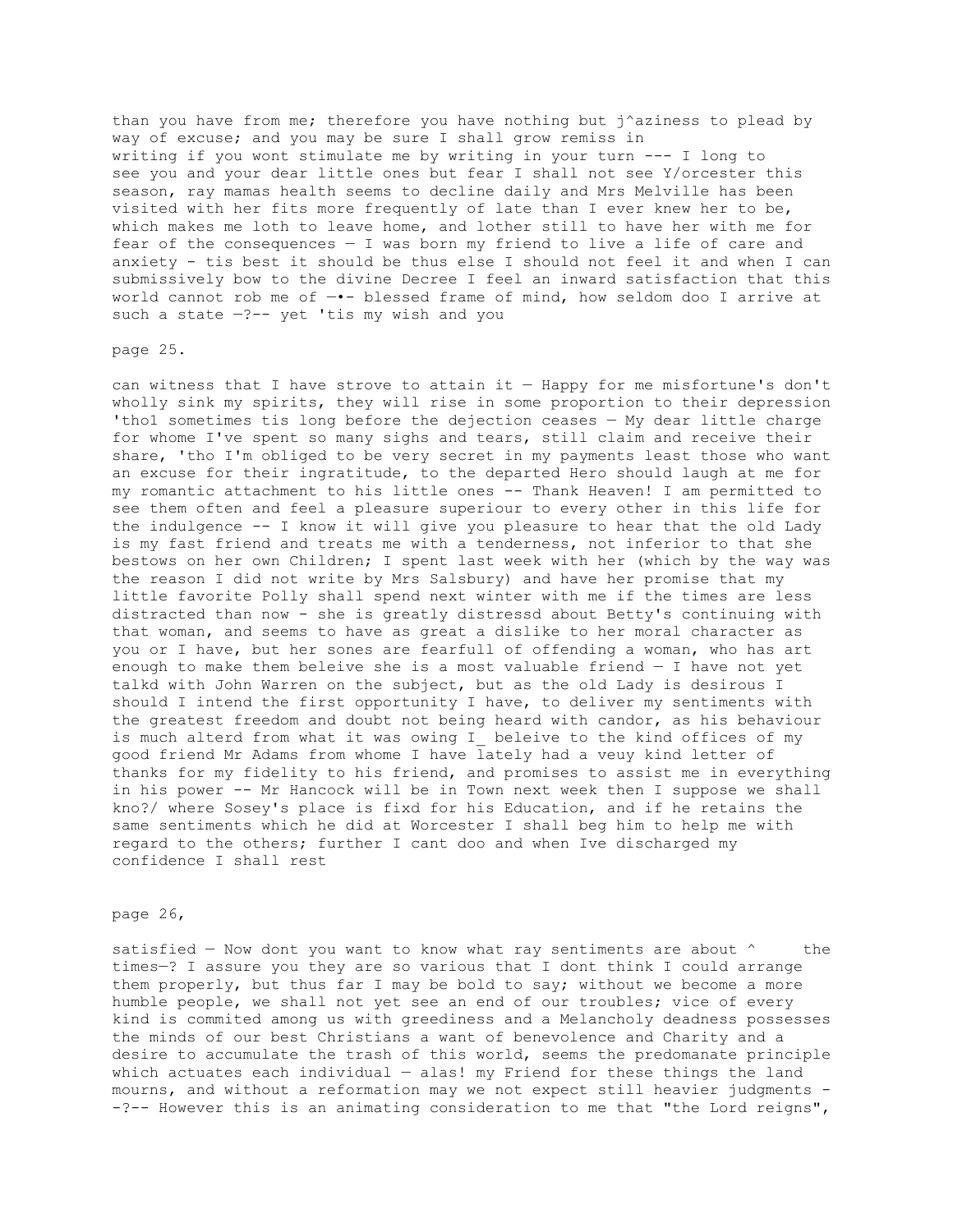and altho' he may see fit in infinite Wisdomi to punish us for the great abuse of his Mercy! yet his "loveing kindness he will not wholly take from us nor suffer his faithfullness utterly to fail\*'  $-$  as to the fear (which seems to possess many) of being obliged to quit the Town I thank my Maker I have not experienced any apprehensions that were distressing concerning the matter— I hope and trust we shall not be again necessatated to leave this Town which has been so wonderfully deliverd from the rage of those who meant to destroy it-----

# Boston May SS^h

I begun this as you will see by the date some days ago intending to send it by Mrs Lanmon, but your brother Duncans being in town I detain it to add a little more by way of a postcript — I was rejoiced to see him as I began to be apprehensive something had happend that would deprive me of the pleasure I have so long expected; that of seeing you but he again gives me hopes that I shall soon have the much wishd for visit - don't my beloved Friend disapoint me I have a thousand things to say and more questions to ask and if you dont come to hear and answer I shall think you love me not, neither wish to see me - either of these

#### page 27.

would embitter my future moments, and render many pleasures tasteless — I want to know what is become of your husband does the cares of this world take up so much of his time as to make him forgetfull of his friend, that he can't afford her one scrape of his pen--?-if he means to settle the argument by escorting you to Town, tell him I don't want to see him - he may write by you, but I forbid his comeing without he will be governd by rules which I shall prescribe, that is to let you stay as long as I please without hurring you from post to pillar as he did last time you visited here — I wish 3'ou had come before as I fear the heat will come on, and render travilling disagreeable; therefore beg you'll not delay and hope we shall have some fine Weather -I have sent Hannahs hat by your brother in hopes 'twill arrive safe; tell her it was not in my power to send it before and hope she will forgive me for~~ keeping it -- remember me to all your worthy connexions and accept the kind regards of all mine - let me know when you set out from Worcester, and I will meet you at Western for my impatience will almost lend me wings — Wish'd for interview may nothing happen to disapoint the eager desires of your ever affectionate

#### M Scollay

The exiginces of the times is such that I can't get any better paper to write on, hope my friend excuse it — (Yo Mrs Dix)

page 28.

My Dear Mrs Dix may justly blame me for not

writing before this, and I must plead guilty to any accusation she shall lay to my Charge, except that I don't love her; for when I cease to doo that, I must cease to exist, but alas! my Dear Friend my time since I left you has been spent among sickness, Death, and distress - Happy for me that I got a recruit by My journey to you, which helped to strengthen me under my anxieties -we have lost our faithfull Boy Harry, and Mrs Melville has been at the point of death so that I have not had leisure to write so fully as I intended, and indeed promised, but she seems for this some days past to mend so much, that if she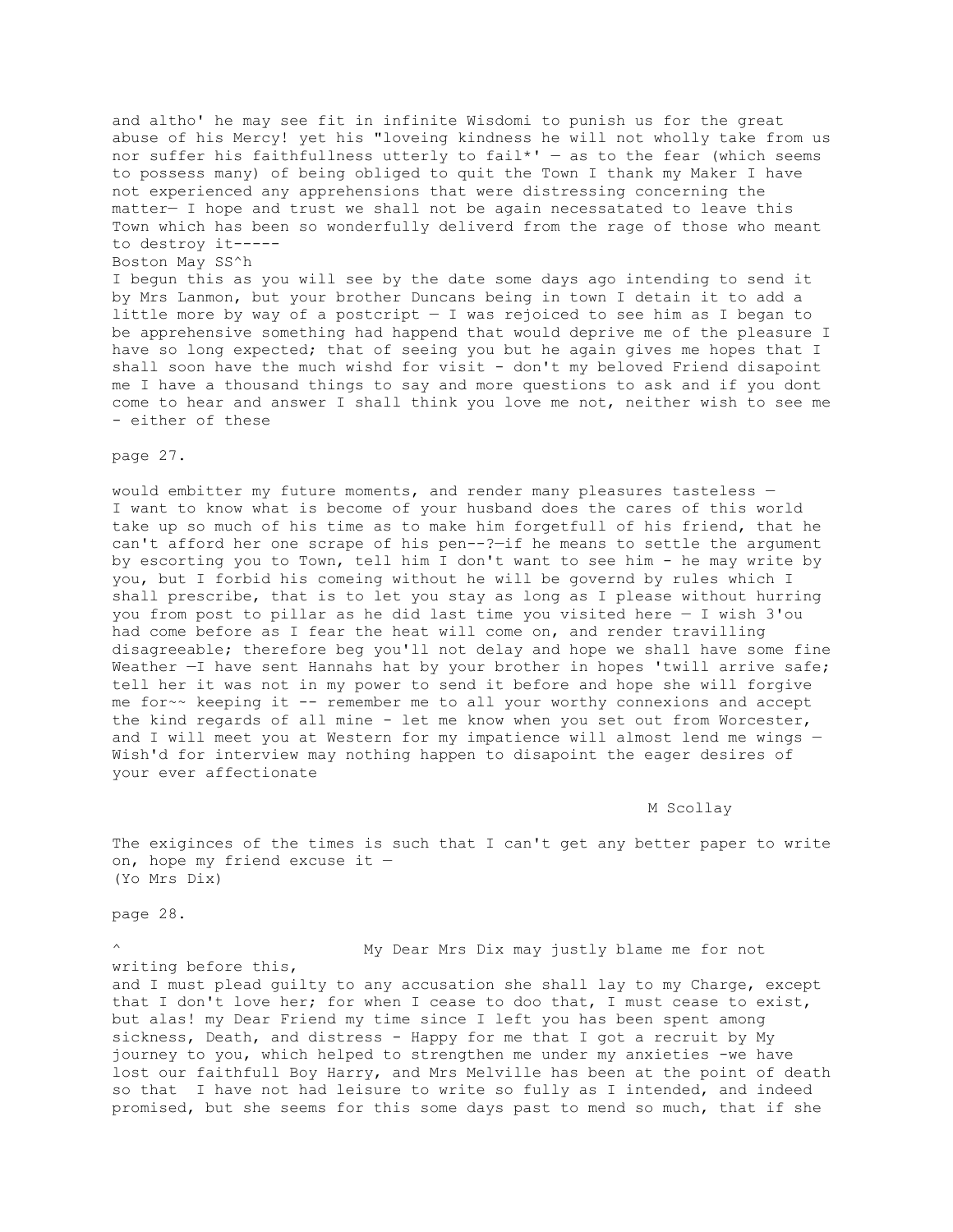has no more attacks she will recover her usual strength — I have tho't my Dear Creature of our Conversation upon a certain subject more times than I can enumerate, and if God spares my life and gives me abilities I will soon employ my talents for the Honour of my Great Master! and Pray for His Blessing on my endeavors — Oh! would it Please infinite Wisdom to make me a humble instrument in his hands, of doing good to the souls of those who administerd to my necessities, when a stranger, and an exile from my Fathers House, then would I not regret the sorrow they shared with me, and bless my God that I was counted worthy to suffer - but Oh! my Dear Friend your fond Partiality for me leads you to think too highly of My Capacity; I'm less than the least of all the Mercies of my Great Creator, and unworthy the crumbs that fell from the Table of his common Providence, much less to lead others to the footsteps of his alter; however as you desire something from me I will write upon the subject so near your heart, and hope our joint endeavors will be crownd with success -- The pleasing interviews I had with you and your friends at Worcester has dwellt upon my mind, and I  $\wedge \wedge -\wedge$ 

long to renew them, May we in some future day live nearer to each other, and the sweet intercourse of friendship be often repeated. I hope your

## page 29,

sister Duncan is well and less distressd than when I saw her - time alone ca.n aleviate her sorrows and happy it is that it takes the edge from the keenest - I intend when I get more in favour with my pen to write her - but lately "Tis a task - our journey to Town was more favourable than I expected, and Mama has been evidently better since she came home - She desires her kind love and gratefull thanks to you and your worthy Family, for your Hospitable entertainment of her, and wishes she could repeat her visit -- I was sorry I did not see Hannah when she was in Town nor send the patterns to Cambridge as she requested, but I enclose them now and hope they will answer -- Give My kind love to them all and tell them I wish them every blessing,-- May you and your belov\*d partner enjoy every Spiritual and Temporal Felicity Prays your unfeignd and affectionate Friend

M Scollay

I will settle with the Dr when he comes to Town for the borrowed sum -as paper money has depreciated since I chuse to pay in hard - I wish you would ask Mr Fullerton about the price of white ash he promised to send me for crutches and beg him to let me have it the first opportunity that offers of a team coming to Town.

(To Mrs Dix)

page 30,

I intended writing you My Dear before this as I often reproach myself for not more frequently enquireing after the welfare of one, who has ever bourn so tender a share in my sorrows — May I never forget your soothing sympathy so often exhibited for your unfortunate Friend, \*

and while I bend in gratitude to that Best of Beings, for inclining the hearts of so many, to comiserate my unparelleld sufferings, I earnestly implore the Divine benediction to them in all their hours of distress --We are told from the Mouth of him, who was a man. of sorrows and acquainted with grief, that in this World we should have tribulation -- happy for us if affliction leads us, with penetential tears to the footstool of Sovereign Grace - there to solicit a sanctified improvement, from him who never said to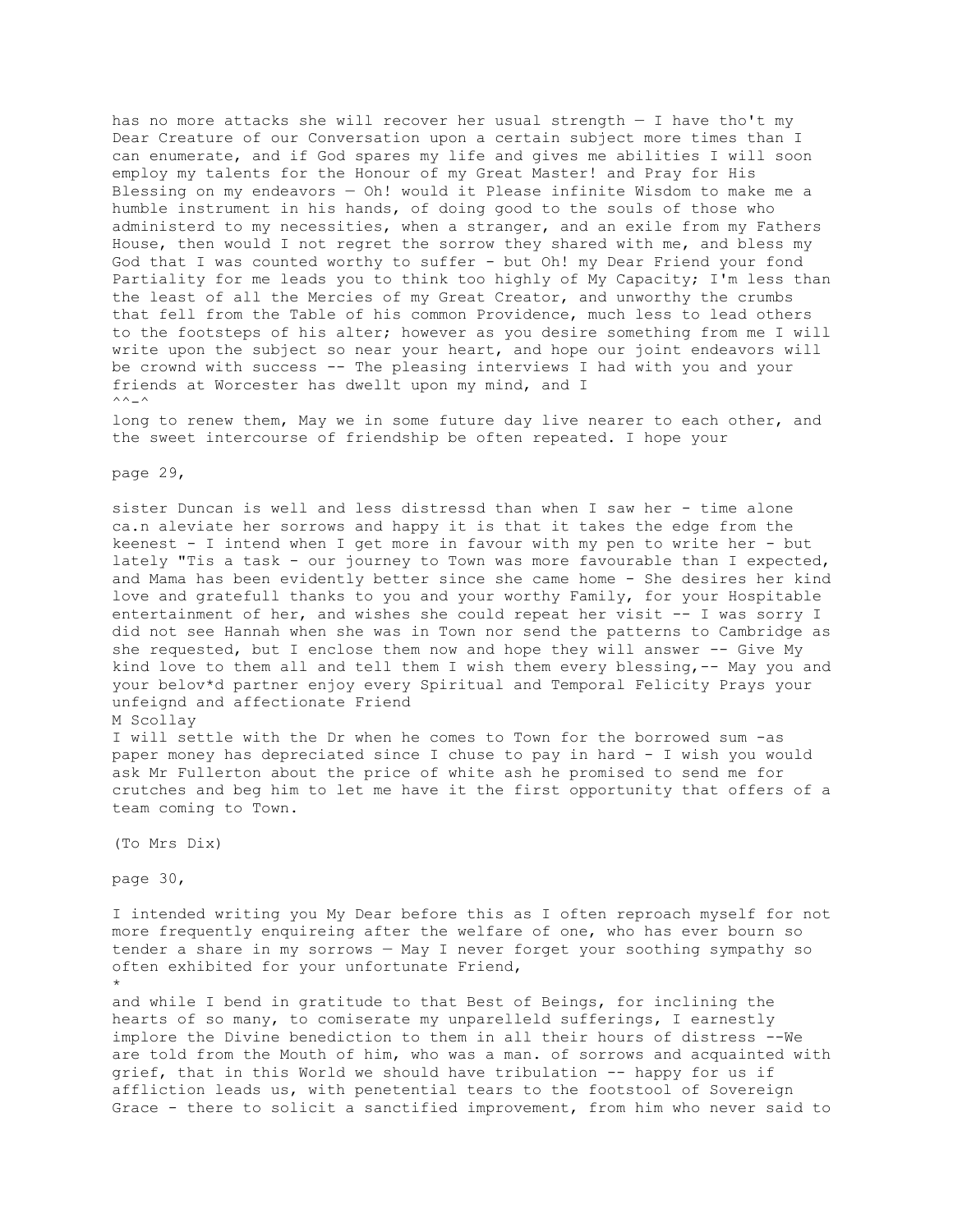the seed of Jacob, seek ye me in vain -- Indeed My Friend I bless the Chastning hand of my God, and make no doubt 'tho1 the rebukes of his Providence has had a large share of the wormwood and gall, yet eventualy 'twill be for my profit, and I shall see that 'twas necessary for me, and rejoice through the never ending ages of Eternity for all my sufferings here — I bless the name of my God for the tran -quility of mind he is pleased to grant me  $-$  I have been very cruelly treated by misjudging friends, and malicious enemies - the former I often servd, and the latter I never hurt but when I view them as rods in the hand of the supreme Governer of the Universe  $-$  I desire to be dumb and not open my mouth  $-$  to suppress every uneasy tho't and bow with submission to the severest strokes - I long to see you and mix my tears with yours, but that soothing pleasure will I fear be denied me for some time, I think my Dear mamas health declines fast and I am loth to leave least I should loose one, of the many pious precepts, that daily flow from her lips — Happy saint, may I follow her bright example, ancj after I have done, and sufferd the

page 31.

will of my heavenly Father, meet her in that mansion where all sorrow will be done away ---- I thank you ray Dear friend for the repeated en-quiris you have made after ray health, and for the visits, 'tho1 short ones, I receivd from your kind partner, and sisters, remember me to them in the tenderest manner and except the unabated affection of your sincere and obliged friend M Scollay This family deaire their love to you and yours.

I should be obliged to the Dr if he can send my bed by some safe conveyance as I have promised it to a friend of mine thats soon to be married,

(To Mrs Dix)

page 32.

Boston Feb. 15, 1786

It is so long since I addressd myself to you my Dear Mri1 Dix, that I am almost ashamed to use the familar and endearing title of friend; fearing my long silence has (in your opinion) made me forfit so distinguished a character - but indeed myaniable and always belov'd Friend, I should think myself void of feeling did I not cherish the utmost gratitude, for those repeated marks of tenderness and sympathy I have experienced from you,  $-$  they afford me, on a retrospective view of my sorrows some of the most pleasing sensations; and I hope never fail to call forth the effusions of my heart, before that Being! who loves Benevolence in his creatures, and has promised large rewards to those who imitate his blessed example; and are afflicted in all their affliction -- I can make no excuse for my remisness in writing you but the want of that intercourse by letter which your diffidence denies me; if you prompted me by your pen, I should not dare to be so neglectfull -I wish my Dear Mrs Dix you would now and then favour me with a line; it would stimulate me to write you by every opportunity and I should not so long remain ignorant of your wellfare — the sight of your Husband after a suspension of 9 months was very pleasing to me, and I did not reproach him with his neglect, because he seem'd concious of deserving it  $-$  I am very sorry for your ill state of health and hope your Physician will prescribe a journey to the seaside for your recovery, indeed I most ardently long to see you, and begin to despair of comeing to Worcester myself. — I rejoice my Dear friend in the domestic happiness you enjoy, and in the growth and Prosperity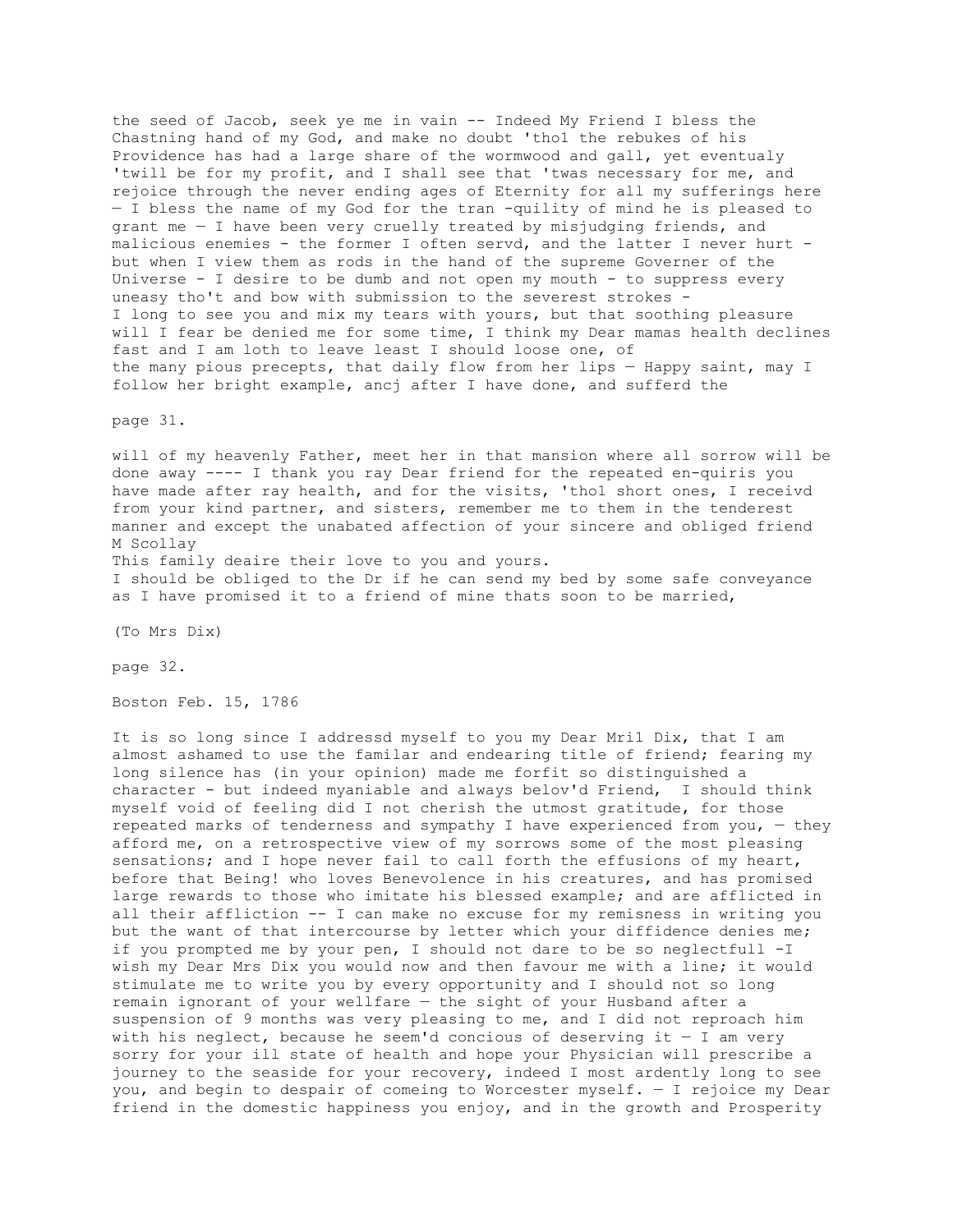of that Town, which afforded me such a quiet asylume from war, and its terrifing alarms. - Long may you,, and the rest of its inhabitants, enjoy the felicity that seems opening before you, and above all may your souls prosper and be at Peace. I did foster a hope that you would live nearer to me in some future

# page 33.

period; but I am too selfish in indulging such a wish; sensable 'tis more for your interest to remain where you are - therefor I bid adieu to your Glass with a sigh, as it nourishd my hope while it remaind here - I hope it will arrive safe, and I be happy ehough to see (in some future day) your countenance reflected on its surface  $-$  I had not time to ask your Husband half the questions I wanted to respecting all your dear family, beg you will remember me to them all, and tell Anna I did expect she would have fixd that old Bachelor in her neighborhood, long before this - I think him very insensible to her worth, not to make an offer of himself, but perhaps he is too bashfull to make his advances  $-$  I should be glad to see your sisters when they come to Town, as it always gives me pleasure to see any Person connected with your family -- I wish, to know if Mrs Duncan ever heard from Mr W-- respecting the ruffles; - I will enclose a copy of the note I sent when I presented them, for hers and your perusal, but wish it may go no further, as I would be tender of the Man I regard, notwithstanding his foibles - but am anxious to convince Mrs Duncan, that I executed my commission to the best of my ability, and if the dear little girl is not recompencd 'tis not my fault.— I ought to have apologized for giveing you the trouble of those things I left in your care so long, but knowing yur goodness I trust you will excuse me — I mentiond to the Doctor haveing them removed to Town, but the trunk I wish you to keep; it may in your large family, be of service and I have no use for it - the articles it containd, may be packd in a small parcel, and I desired the Dr to put them in a box directed for me, to be left at my Brothers shop, and accept my thanks for your care of them — If Mr Nazro has my book of drawings that I lent him some time ago I wish you would ask him for it as I want it to lend a friend — My Father has commissiond me to enquire thro' your means, at Mr Thomas's store for a book entitled - Jenks, on submission to the Righteousness of

page 34.

God - tis a book he has long been in quest of, and lately heard 'twas to be purchased at that store - begs you will let him know the price, and he will repay you with thanks — I wish my Dear Mrs Dix you would send with freedom to me, if you ever want any thing purchased, either for yourself or family - I should take the greatest pleasure in procure-ing you anything, within the compass of my abilities - I long to see your dear Children - give my love to William and Mary and tell them they must become amanuensis 's for their mother, and write me in her stead — our family are all well and desire the kindest regards, to you and all your connections — accept my sincerest Love my best wishes for your happiness - and beleive me to be with unremitting affection

> your Friend M Scollay

Boston Febry 15th 1786

(To Mrs Dix)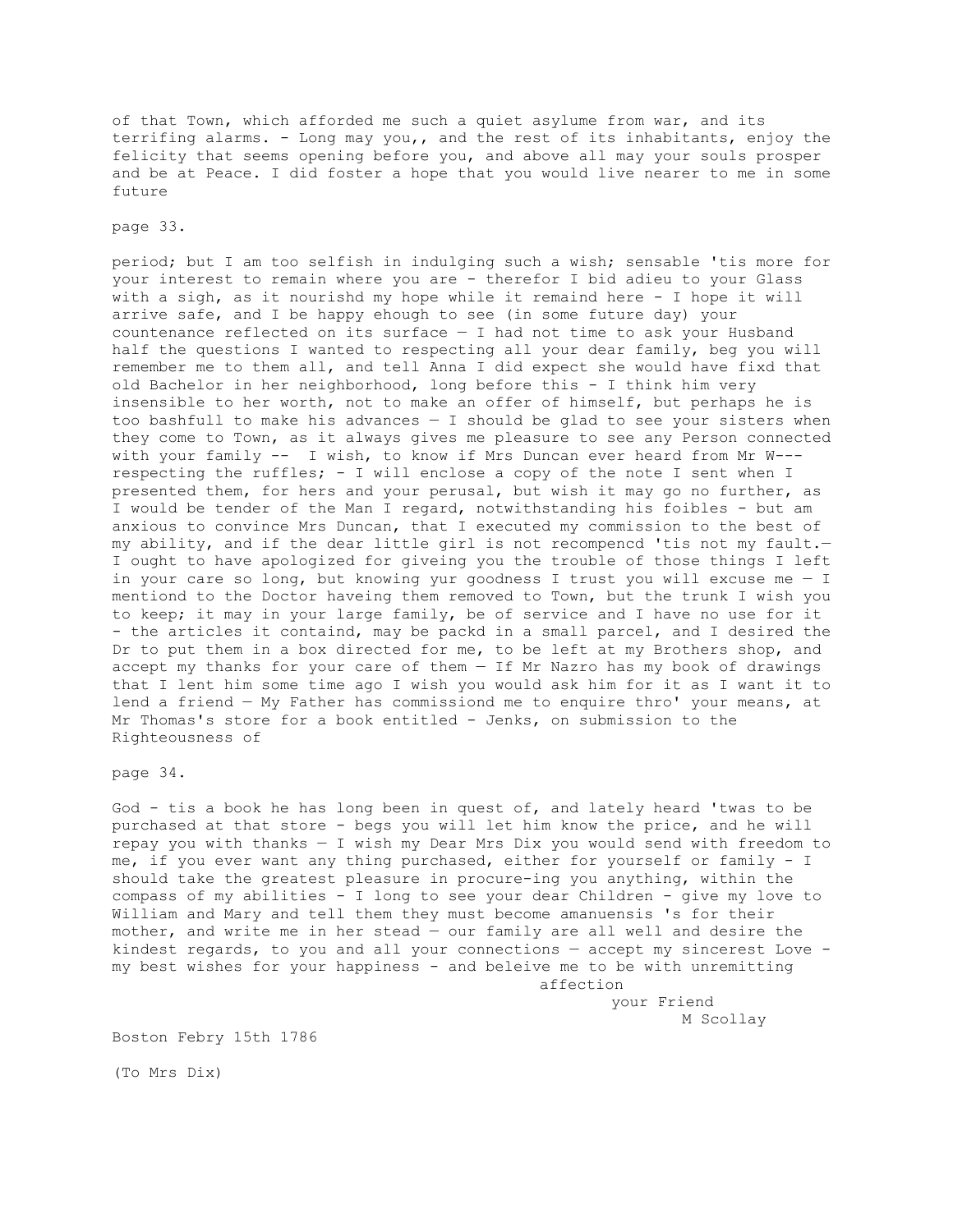### page 35.

My Dear Mrs Dix will apologize for her friend Miss Scollay, tho' she don't write so often as might be expected, and when she recolects how many, many letters remain in her possession unanswered, she will not harbour suspicion of her friends neglect — but I don't mean to upbraid --Indeed My Dear friend you were never more present to my imagination, than at the present day - a day pregnant I fear with distress to many individuals, whichever way the fortune of war may decide, and sorry I am that you are calld to see the formidable preparations in a place that was once a peacefull, and happy asylum to me —When I view the calamities of the present day as connected with the loss of perhaps, many of my fellow creatures, I deprecate the unsheathing the sword and fervently wish those poor misguided men might be brought to a sehce of their duty by means less distructive; but when I consider them as the disturbers of our Public tranquility, and enemies to this, and future generations I acquiesce in every measure to reduce them to obedience, and feel animated that there are yet so many brave Hero's among us, willing to venture their lives in defence of those rights they heretofore so firmly asserted -May that Merciful Being! who stilleth the noise of the waves and the tumulsts of the people, appear for us at this critical day, restrain their wrath and the remainder Praise him.-- I never longd more ardently for you to write me than now - I want you to let me know if you think you can with fortitude hear the sound of the trumpet and the alarms of war, or if you have secured a retreat for yourself and your dear children, should Worcester become a scene I shudder to imagin — Miss Wheeler lodged with me last night, and afforded me much satisfaction in conversing of you, and your family  $- I$ love her for her goodness of heart and native sensibility but I seem to feel my affection gather strength as I find she has the same Ideas of my friends worth, that I entertaind, from the first moment I saw her  $-$  so natural tis for us to love those, who have the

# page 36.

same feelings with ourselves and express simular sentiments.--- I find that your Mother is in Town, and means to stay till the event is decided I hope to see the dear runaway old Lady, and afford her all the consolation, her present anxious state calls for -- My heart receives all my Worcester friends and I wish I had a habitation as capacious for their accomodation - 'twold give me joy if I could contribute as much to their ease as they did to mine --- Colnell Tyler has promised to deliver you this, as Miss Wheeler goes earlier tomorrow than I can send it, he can tell you that I am well as we spent last evening together at a friends house — I hope to hear from you at his return and the intervening time will pass more peacefull than my busy fears presage — I beg and intreat of you my dear Mrs Dix to write me or commission the Dr who used sometimes to favour me with a line -- I shall feel myself momently interested for your welfare by the time this letter will reach you and shall remain extremly anxious. 'till I learn the event of this contest.--If peace and good order again takes place, I shall hope to see you this spring either in Boston, or at Worcester; an Idea I love to cherish because it affords many pleasureable sensations, and I have need of those animating Ideas at present to counterbalance my fears.—--tell your husband that I am apt to think he has been in Boston several times since I saw him, but I don't chuse to enquire lest I should be mortified with the certainty of what I now only suspect.-- If he knew how glad I was to see him I am sure from the benevolence of his disposition, he would be glad to indulge me with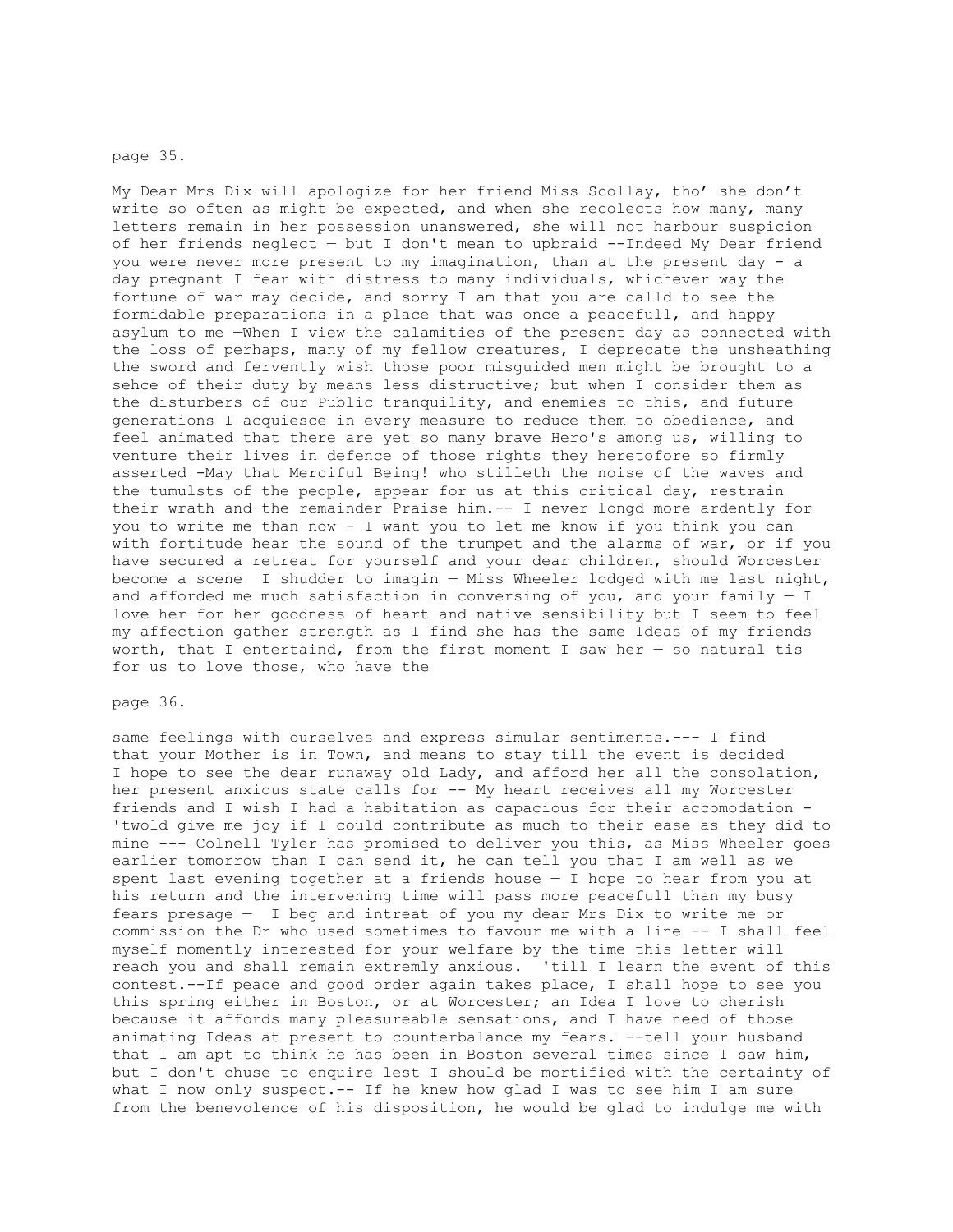a visit-- I learnd sometime ago that my friend Mr Tucker always keeps with your sister Duncan when the Court sets there -- had I known it sooner, I could have made more frequent enquires concerning you, but in future will endeavor to profit by it, if the regulators don't disapoint me, and I hope when you know we are acquainted, you will sometimes ask after your old friend — remember me to all your dear family as if particularly nam'd and asure them of my unabated regard — I intended to

page 37.

have filled another sheet but it growa late, and my fire and candle is now spent, else I should tire with reading such a lengthy epistle, but I don't mean to lengthen it by apologizes — My Dear Mother is tenderly anxious for you, and joins the rest of the family in affectionate regards to you and yours---that your fears and anxieties may be soon over, and more tranquil times take place is the fervent wish of your unfeigned, and sincerely Affectionate

M Seollay

Boston Janrv 16th 1787

(To Mrs Dix)

page 38.

Boston Sept 10th 1789

I thank you My Dear Mary for your kind letter and the generous present accompanying it — Your dear Mother very much operates my services for her; services that are amply her due & she will never let me discharge the mighty debt I owe her — tell her my dear Girl I love her noble soul, and wish her every blessing that pertains to this and a future life.---I have been very anxious My dear Mary to hear from you ever since your Mother left Boston, and regret exedingly that I saw so little of her while in it  $-$  Mr Wheeler tells me she is better, I rejoice to hear it, and hope I shall have an opportunity to enquire more particulary of aunt Anna, and Betsy (Who promise to call on me) concerning her reastablish-raent; - cherish and support your dear parent my belovd young friend, and a rich reward will be yours - she appears like a falling flower but I hope will be reanimated and flourish for years to come.-- I am glad My dear that your work meets the approbation of your friends, and happy that it has been in my power to contribute in any way to their pleasure — My heart is tenderly attachd to you all, and every talant I possess is cheerfully given for your benifit; -call on me my dear girl whenever my exertions are wanted, and be assur'd I am gratifyd when employd.— Your dear brother William spent an hour with me the other day, and delighted me with his sensible and solid remarks; tho1 deliverd with that modesty and diffedence, which is the greatest ornament to youth — he seems to possess his fathers spirit, blended with his mothers softness — may he and you my dear, as eldest, strive to imitate the virtues of your parents, and transmit the noble fruit to the younger branches; that you may all rise up and call them blessed — I urged William to come and see me often and partly promised him that when his 5 weeks vacency commencd, I would pass the whole or part of it with him, and you all at Worcester — the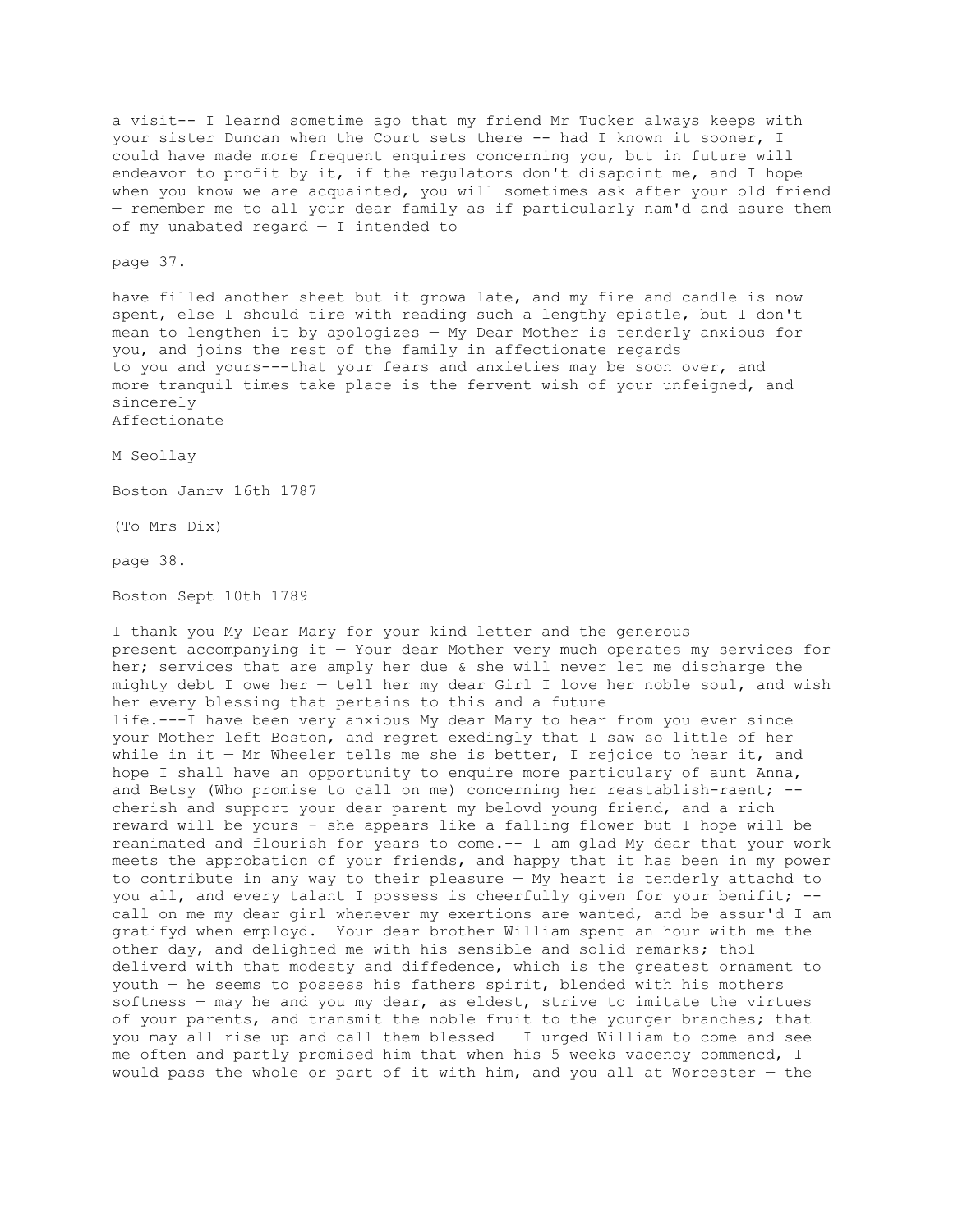## page 39.

dear youth seemd so desireous to be of the party, that I fixd upon that Period and hope nothing will intervene to disapoint us  $-$  My tenderest affections await your dear Parents, and my repeated thanks for your generous bounty, that is not bestow1d on an ungratefull heart -- My love to all your brothers; and tell them I hope to be better acquainted with them soon - accept the fervent wishes of my heart for your happiness, and that of all connected and beleive me to be with every sentiment of Tenderness yours sincerely M Scollay tell your Mother I have not yet heard from London but she must not expect great things from thence for her friend; - all have not so capacious souls as she has -if they had I should be nobly rewarded — give my love to Miss Duncan

(To Miss Mary Dix)

page 40.

Boston October 16th 1790

It is a long time My dear Mary since I have heard from you, and a distant period since I had the pleasure to address myself to you by letter; My time has been fill up with some painfull events, but thank Heaven My sister Prentiss's restoration to health has dispeld some of the clouds that obscured my repose, and I am returnd to Boston after six months absence, to watch the declineing days of my aged parents, whose feeble state calls forth the most anxious feelings — I am truly sorry that I was not in Town when you visited it because I wish'd to detirmine somthing concerning those screens which wait your orders.— I wish I could flatter myself or oblige you by proposeing a visit to Worcester this fall, but beleive it will be impracticable, therefore dare not indulge the Idea - I've been so long from home and My father and mother think me so necessary to their comfort, that I am per-swaded they will not consent to my leaving them again -- It is a pain-full to me ray dear girl to surpress the Idea I so fondly indulgd of spending a few weeks with you and your dear Mother, whose society I prize, and whose steady, uniform friendship to me, my memory will ever gratefully record — tell her I love her tenderly and frequently recolect the happy hours we passd together I wish she was nearer me that I might testify the friendship I feel for her and her family by every effort in my power.— Write me my dear Mary and soon respecting screens as I wish to know how to proceed — I have enclos'd the account of the money receiv'd and what was added for drawing — remember me affectionately fco your father, mother and all connected  $-$  I'm in hast and can only add my fervent wishes for health and happiness to you and family which will ever be gratefully rememberd by your affectionate (To Miss Mary Dix)

M Scollay

page 41.

Boston March 14th 1791

A fatality indeed My Dear Mary attends every effort to our meeting, and disapointment is wrote on all our exertions for that purpose, I did hope to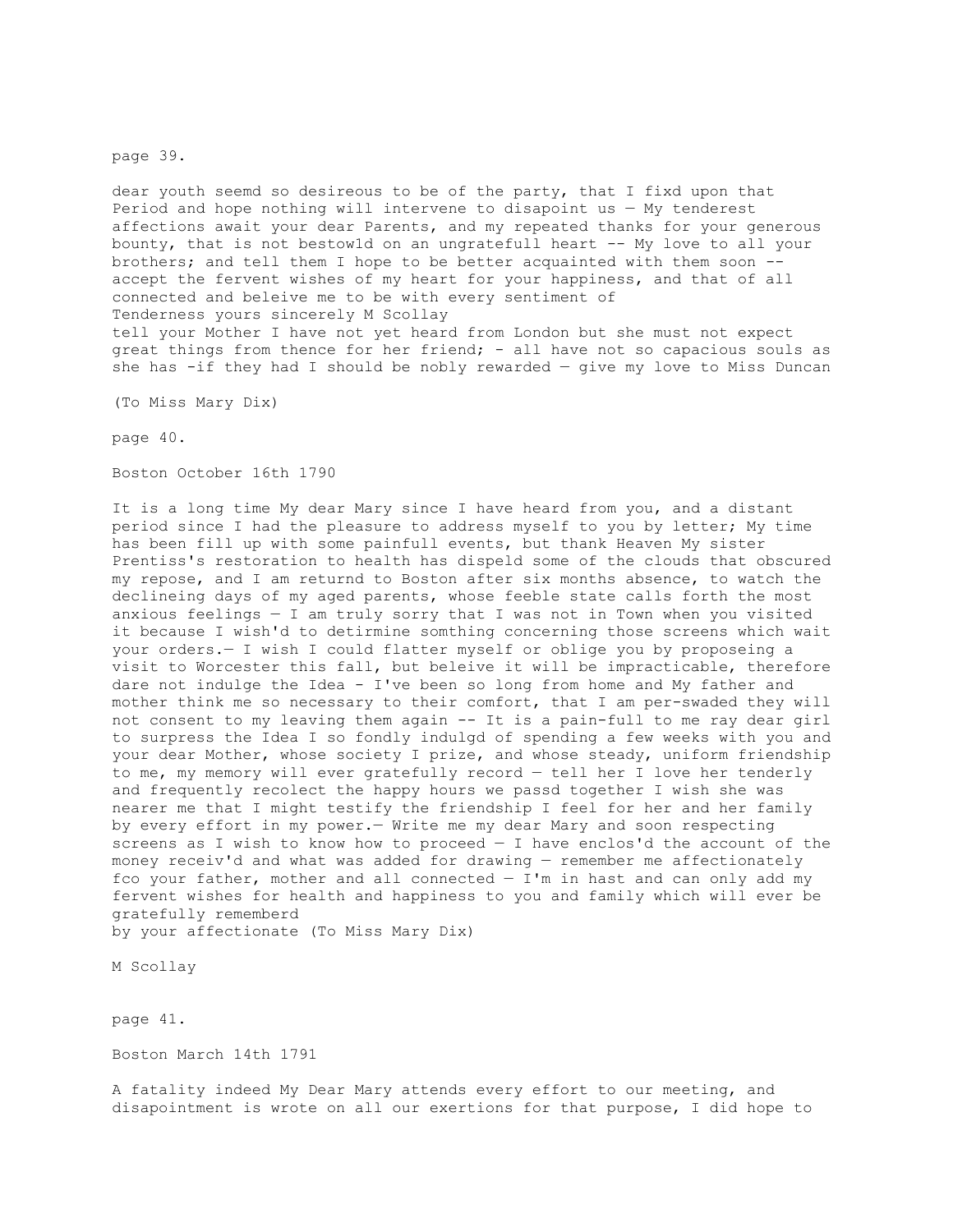have accomplishd the long expected visit this season, but Providence has orderd it otherwise, and we must acquiesce in the decree  $-$  As the weather has been so uncertain, and at times so very severe, I beleive it is best I was prevented takeing the Tour; ray visit must have been short, and it would have paind me to put your father to unnecessary expense, or trouble, to return me home at the end of 3 weeks; which was the time limited for my stay at Worcester, my dear bereav'd parent being unwilling to extend it to a longer period — her solitary state and growing infirmities calls for my constant attention, I must therefor give up the hope I had so long nurturd of spending a little time with your belovd Mother and you - shall think upon it as a delusive dream from which I awoke to disapointment and regret. — Tell your dear Mother nothing but the distance, and the reasons I have given should be an obstacle to my seeing her speedily, and seeing her often - My heart feels more than I can express for her sufferings, and I would gladly fly to aleviate, or share her sorrows, did not a widdo?/d Mother, and various avocations, claim my detention here;  $-$  I once fondly hop'd that we might live near to each other, and my imagination painted some pleasing scenes, which fancy decorated with glowing colors, but alas! 'twas visionary all, and like many traits in my life existed only in Idea.— The Dark clouds of Adversity My dear Mary have often coverd and now hang gloomily over your friend, and every animating prospect to which I turn fade from my view, but affliction is no novelty to me whose whole life has been subject to corporeal or mental disquiet, and perhaps the sacrifices I have been calld to make at the shrine of happiness, may, in the chain of events, terminate in my best good -- a wise and unerring hand My dear young friend governs

#### page 42.

and disposes all sublunary things for our good, and we must endeavor to profit by the mixd dispensations of a righteous Providence that superintends the minutest occurances of our lives.-- Mr Adams deliverd me your letter for ?/hich I thank you, at the same time told me of your mothers ill state of health when he left Worcester, I am extremely anxious to hear from her, and beg My dear girl you would write me by every opor-tunity - as we can't see each other, let a reciprocal correspondence take .place - I will endeavor punctualy to fulfill my part, and hope you will not be wanting on yours -- In future I will not trust to the Post but lodge my letters at Mr Salsburys shop, or with any friend you shall name — when you write me, direct, to my Brothers shop in Corn-hill, or Mr Seth Adam's shop opposit the west door of the Statehouse — from either of those places I shall be sure to receive them.— I never my dear will charge you with neglect, and wish I could evidence how dear you are all to my heart, and how interested I am in every thing that concerns you.-- I hope to see your father when he comes to Town, and shall then be able to give him my reasons more fully for declineing to accept your invitation — My tender and sympathetic love awaits your Mother who is the friend of my heart, and whose solitary hours I wish to chear but wish in vain - remember me to your little flock of Brothers, tell them Aunt Mercy thinks of them with affection — Adieu My dear Mary, beleive me yours affectionately

# M Scollay

(To Miss Mary Dix)